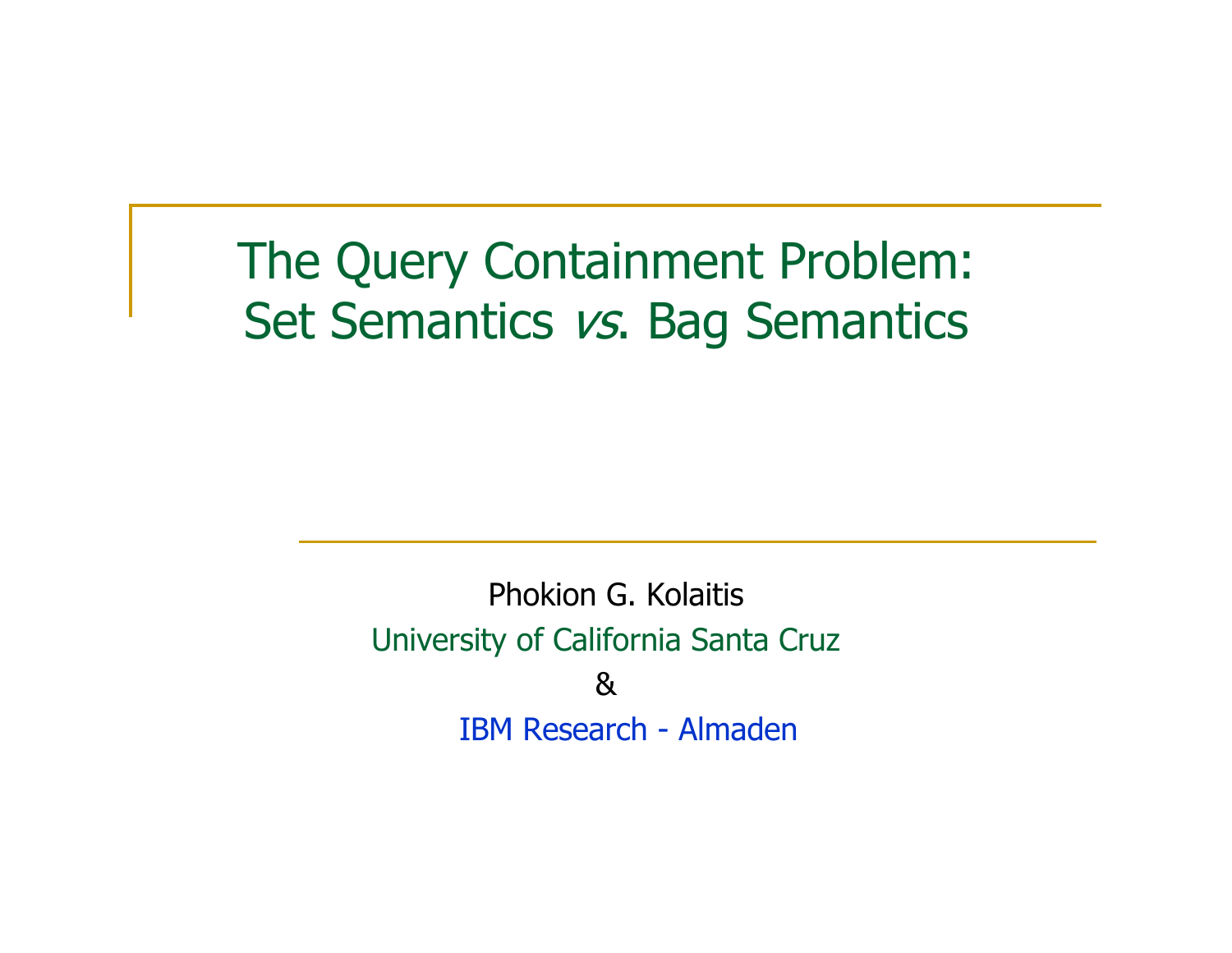#### PROBLEMS

Problems worthy of attack prove their worth by hitting back.

in: *Grooks* by Piet Hein (1905-1996)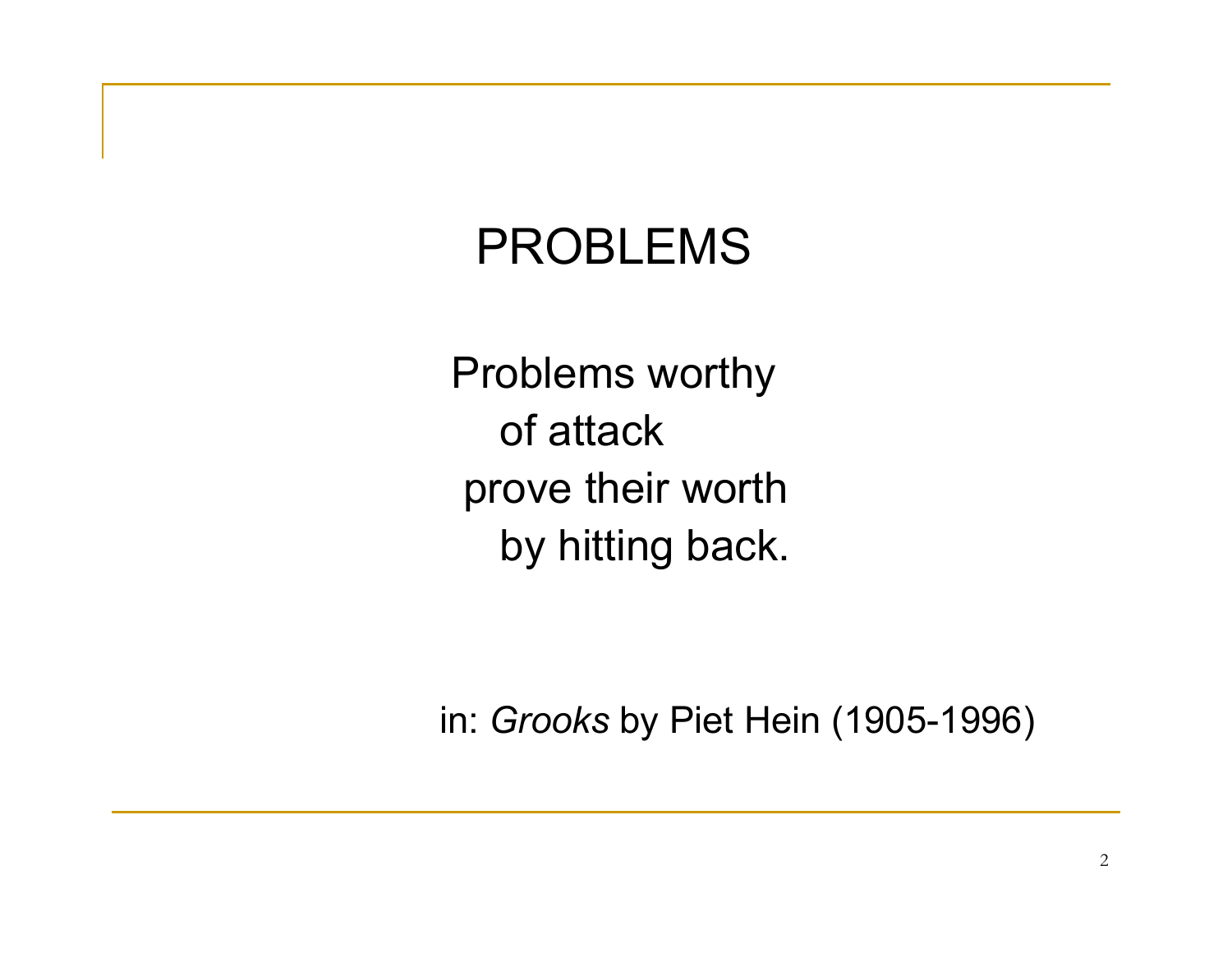# An Old Problem in Database Theory

- Database theory research has been going on for morethan four decades.
- Over the years, it has had numerous successes.
- $\mathcal{L}^{\text{max}}_{\text{max}}$  Yet, in spite of concerted attacks, some problems have been "hitting back" and resisting solution.
- $\mathcal{L}^{\text{max}}$ This talk is about the

#### *conjunctive query containment problem under bag semantics,*

an old, but persistent problem that remains open to date.

- $\mathcal{L}^{\text{max}}_{\text{max}}$  This problem was introduced exactly 20 years ago bySurajit Chaudhuri and Moshe Y. Vardi.
- This talk is dedicated to them.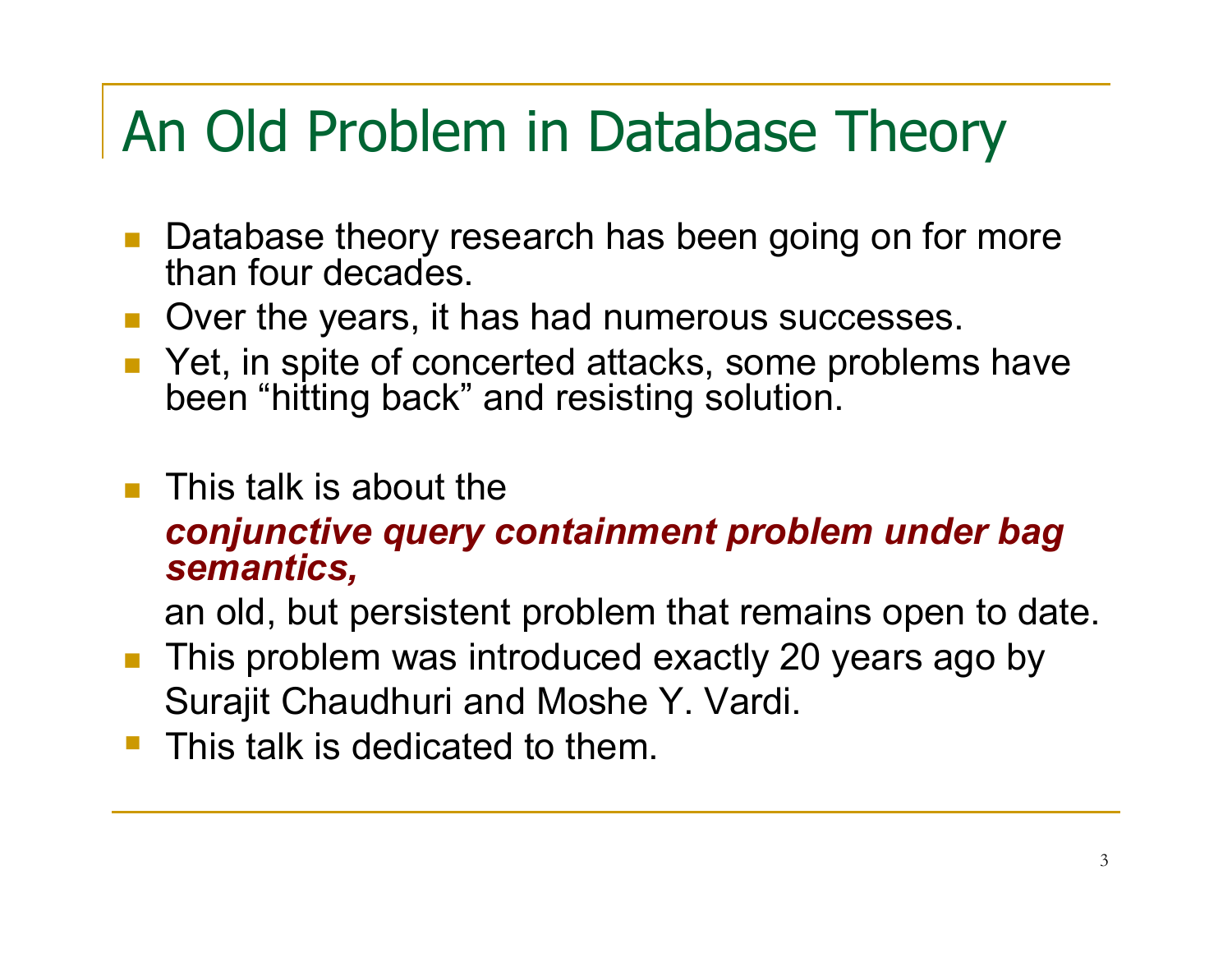# Outline of the Talk

- $\mathbb{R}^3$ ■ Background and motivation
- **Query containment under set semantics**
- $\mathbb{R}^3$ **Query containment under bag semantics** □ Problem description
	- □ Partial progress to date
- $\mathcal{L}(\mathcal{A})$ Concluding remarks and outlook.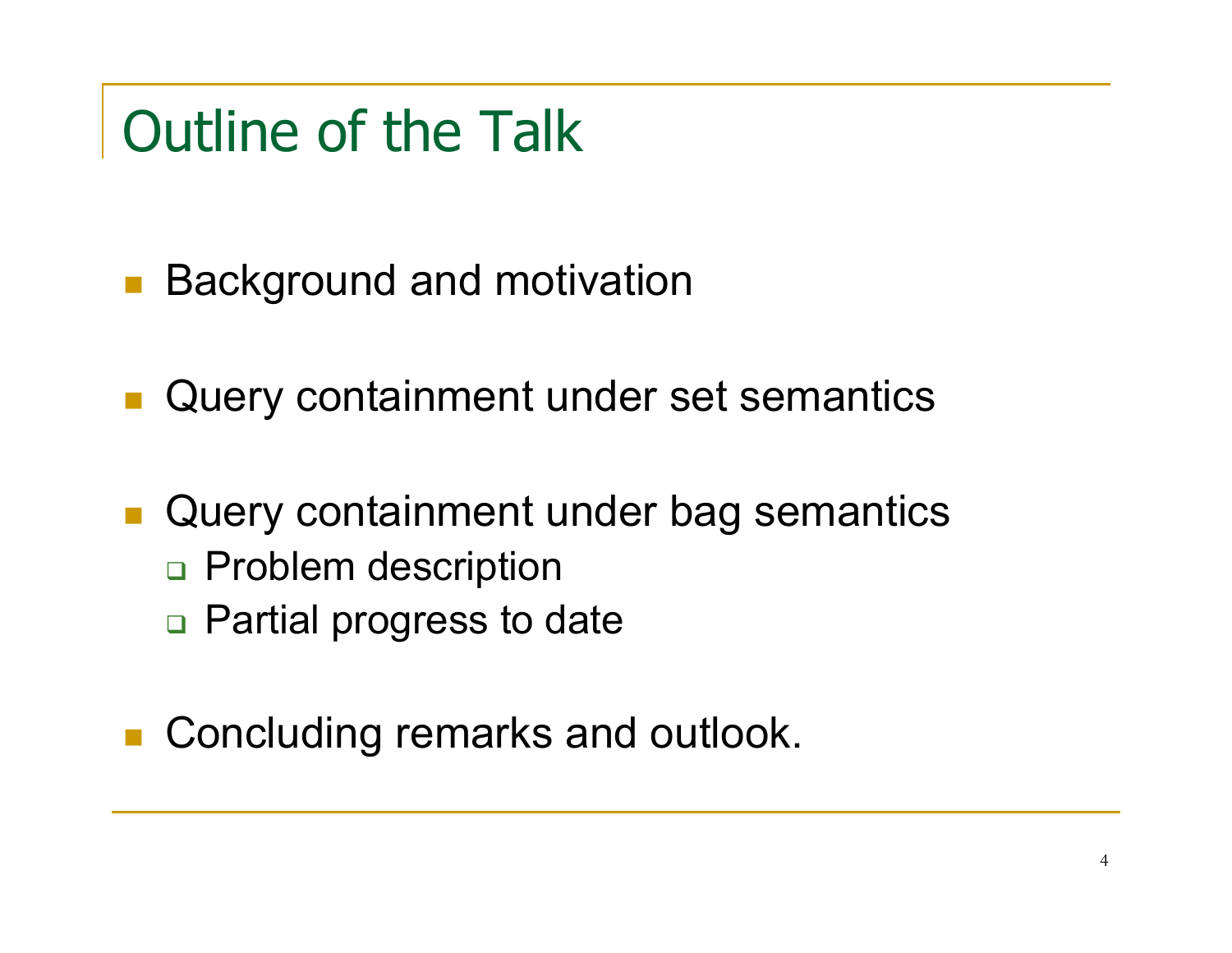#### The Query Containment Problem

Let  ${\sf Q}_1$  and  ${\sf Q}_2$  $_{\rm 2}$  be two database queries.

- $\blacksquare \quad \square \quad \square \quad \square \quad \square$  $\mathsf{Q}_{\mathtt{1}}(\mathsf{D}) \subseteq \mathsf{Q}_{\mathtt{2}}(\mathsf{D}),$  where  $\mathsf{Q}_{\mathsf{i}}(\mathsf{D})$  is the set of all tuples  $_2$  means that for every database D, we have that returned by evaluating Q<sub>i</sub> on D.
- $\left\vert \psi \right\rangle$ The Query Containment Problem asks:<br>
given two queries  $\bigcap$  and  $\bigcap$  is  $\bigcap$   $\subset$   $\bigcap$ given two queries  $\mathbf{Q}_1$  and  $\mathbf{Q}_2$ , is  $\mathbf{Q}_1 \subseteq \mathbf{Q}_2$ ?
- For boolean queries ("**true**" or "**false)**, query containment amounts to logical implication  $Q_1 \vDash Q_2$ , which is a fundamental problem in logic.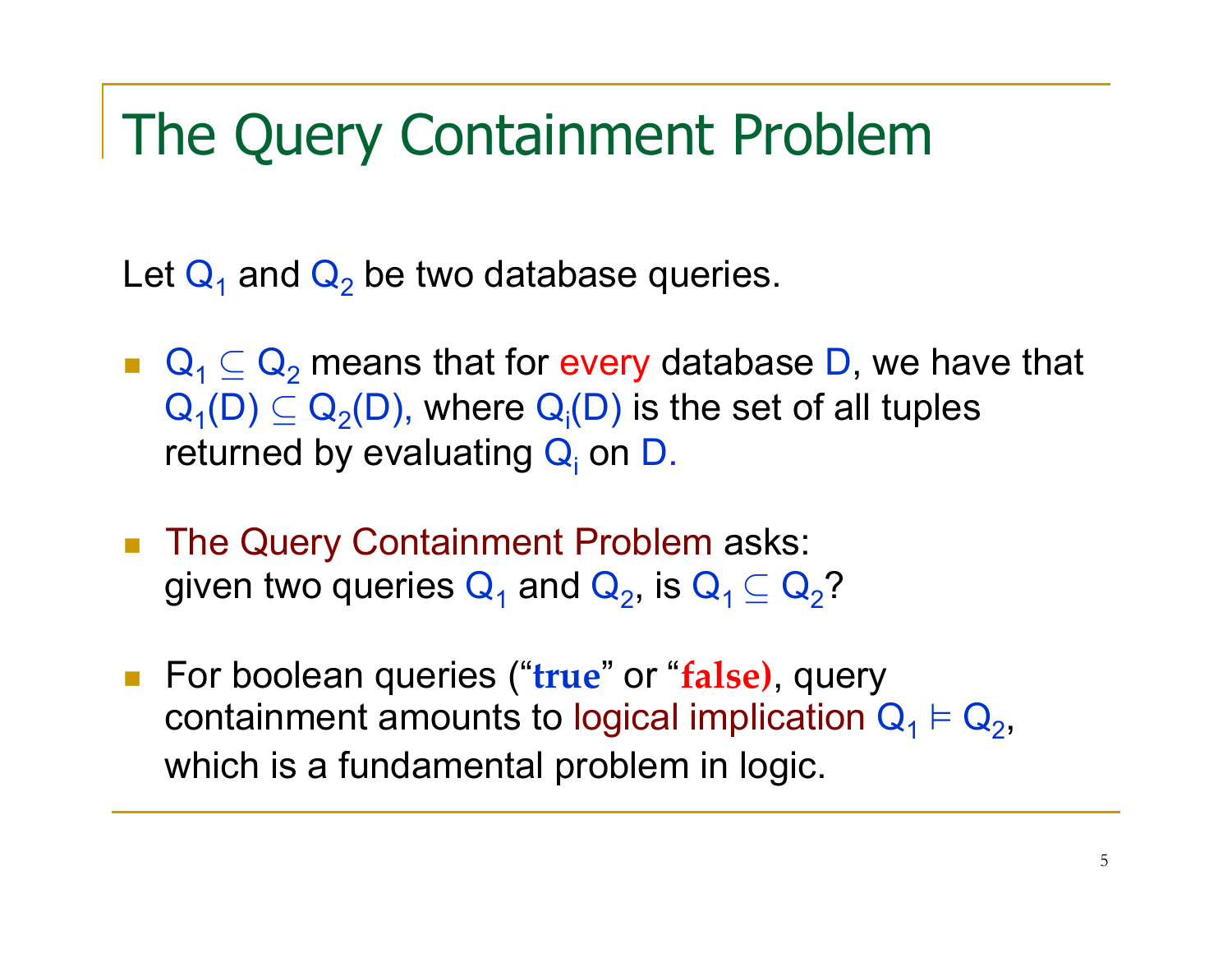# The Query Containment Problem

- $\mathcal{L}_{\mathcal{A}}$  Encountered in several different areas, including
	- - Query processing query equivalence reduces to query containment:  ${\sf Q}_1 \equiv {\sf Q}_2$  $_2$  if and only if  $\mathsf{Q}_1 \subseteq \mathsf{Q}_2$  $_2$  and  ${\sf Q}_2$   $\subseteq$   ${\sf Q}_1.$
	- <mark>ப</mark> Decision-support
		- $\mathsf{Q}_1$  may be much easier to evaluate than  $\mathsf{Q}_2$ .
		- If  $\mathsf{Q}_1 \subseteq \mathsf{Q}_2$ , then  $\mathsf{Q}_1$  provides a sound approximation to  $\mathsf{Q}_2$
- m, Tight connections with constraint satisfaction (but this is another talk).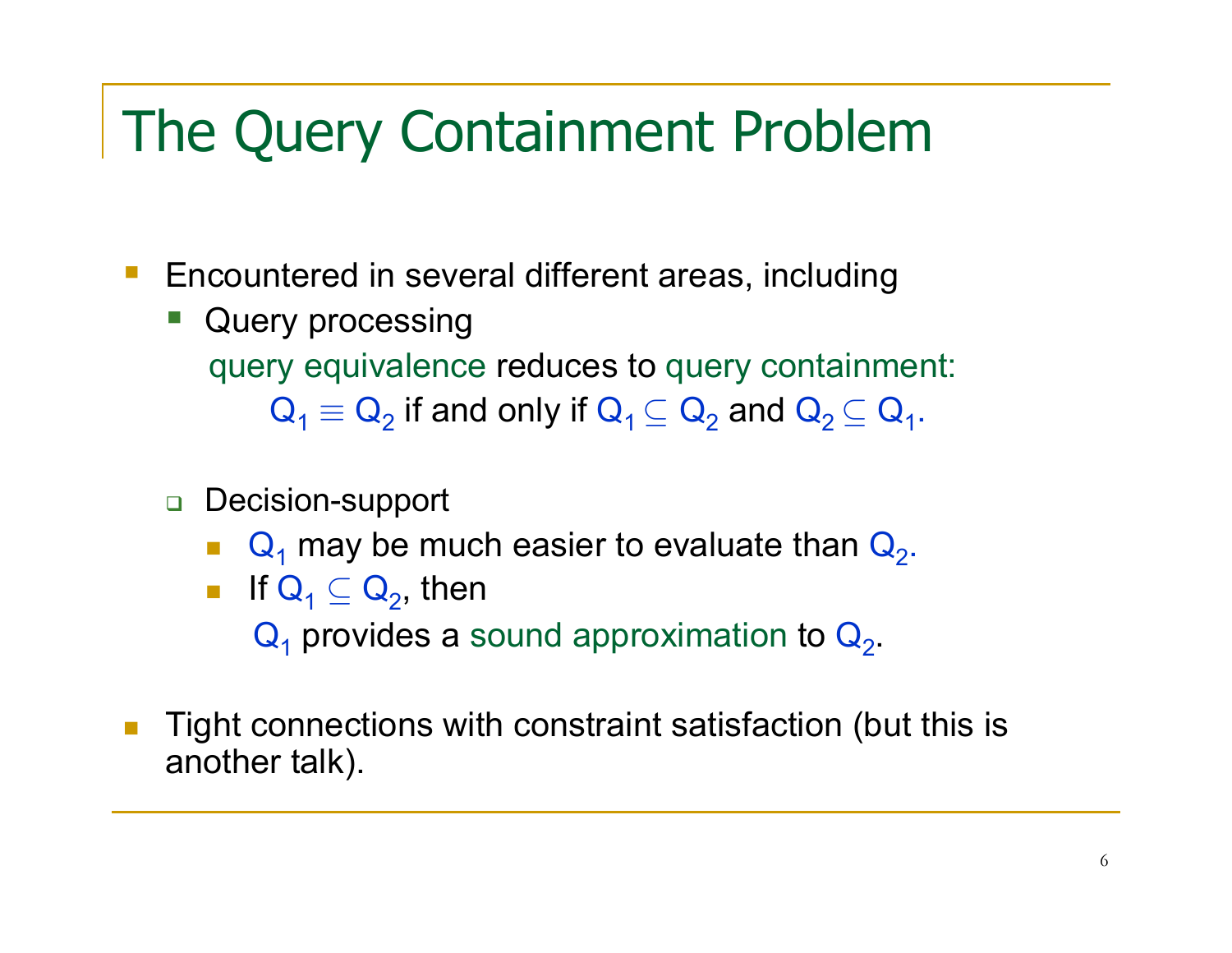## Complexity of Query Containment

#### **The Query Containment Problem:**

Given queries  $\mathsf{Q}_{1}$ ,  $\mathsf{Q}_{2}$ , is  $\mathsf{Q}_{1} \subseteq \mathsf{Q}_{2}$ ? In other words:Is  $\mathsf{Q}_{\mathsf{1}}(\mathsf{D})$  contained in  $\mathsf{Q}_{\mathsf{2}}(\mathsf{D})$ , for **all** databases D?

**Note:** Can't just try every database D–**infinitely** many!

#### **Trakhtenbrot's Theorem** (1949):

The set of finitely valid first-order sentences is undecidable.

**Corollary:** For first-order queries, the query containment problem is undecidable.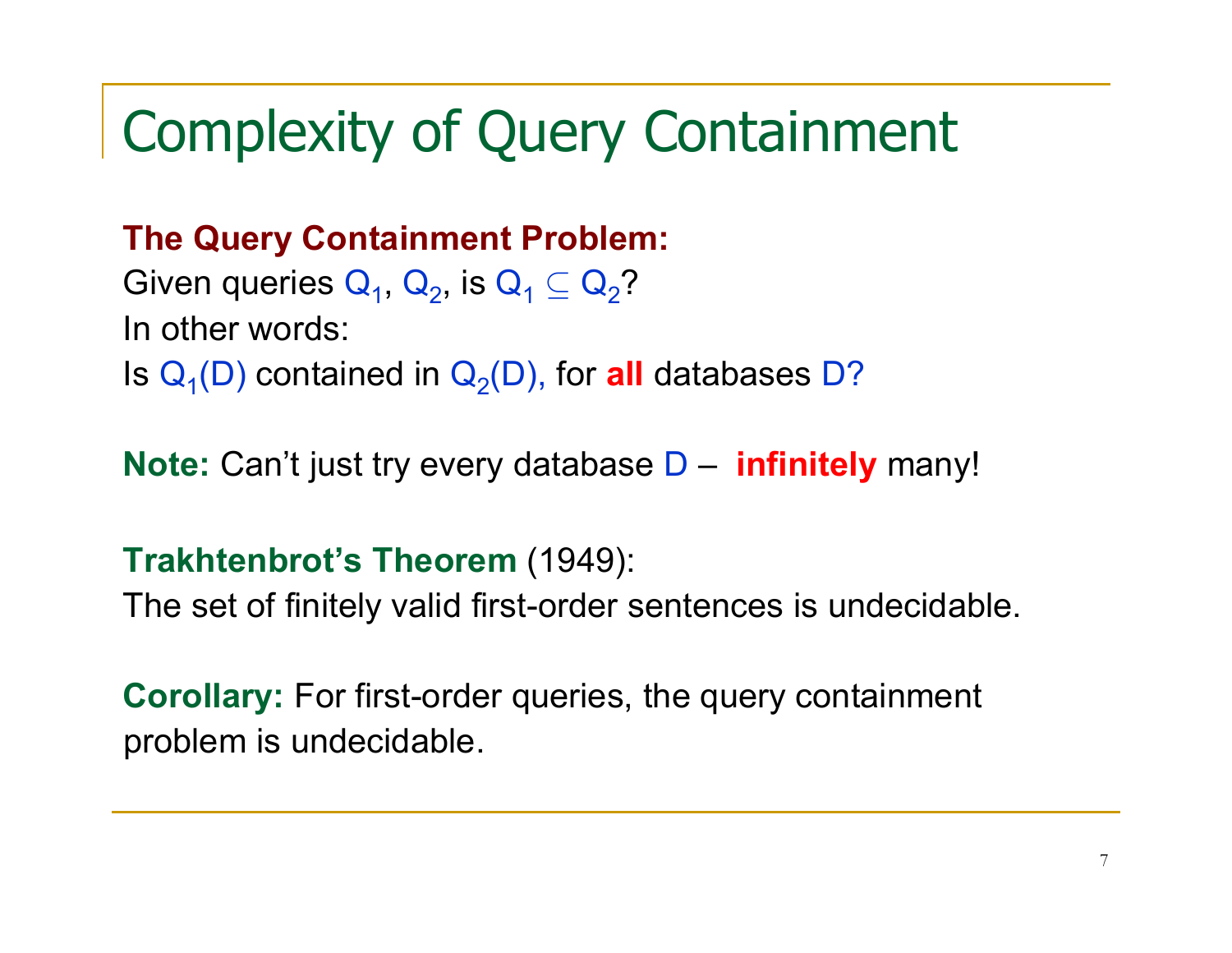#### Conjunctive Queries and their Extensions

Extensive study of the query containment problem for conjunctive queries and their extensions.

- $\mathcal{C}^{\mathcal{A}}$  Conjunctive queries: the most frequently asked queriesThey are the SELECT-PROJECT-JOIN queries.
- **Unions of conjunctive queries.**
- $\overline{\mathbb{R}^n}$ ■ Conjunctive queries with inequalities  $\neq$  and arithmetic comparisons  $\leq$  and  $\geq$ .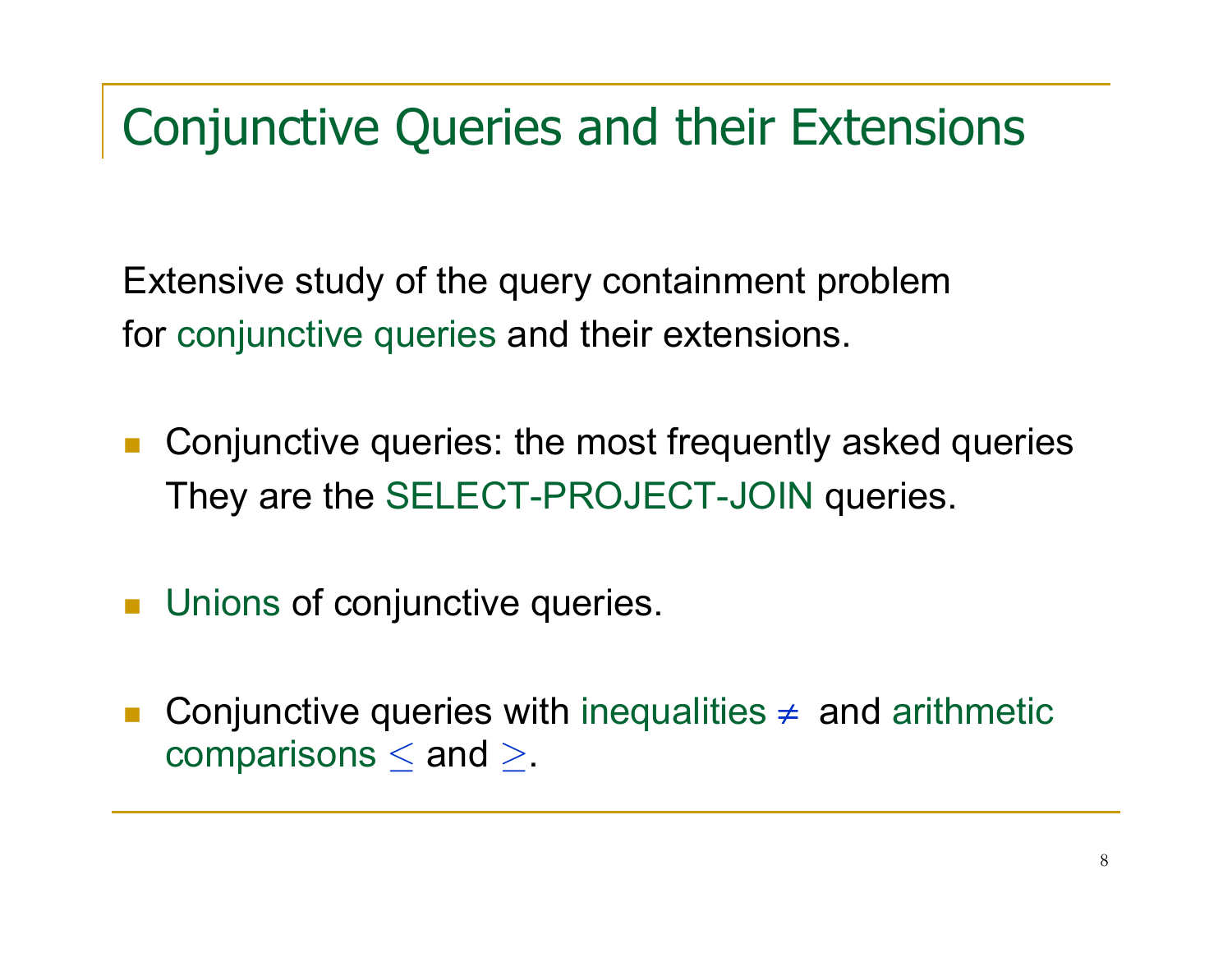#### Conjunctive Queries and Their Extensions

- Conjunctive Query:
	- Q( $x_1, \ldots, x_k$ ): ∃z<sub>1</sub>  $\overline{1}$   $\overline{1}$  $\exists$  Z<sub>m</sub>  $\phi$ (x<sub>1</sub>,...,x<sub>k</sub>,z<sub>1</sub>,..z<sub>m</sub>), where  $\phi$  is a conjunction of atoms.
	- □ Example:<br>—………

TAUGHT-BY(x,y): ∃ z(ENROLLS(x,z) ∧ TEACHES(y,z))<br>\\\;;; Written as a logic rule:

TAUGHT-BY(x,y):- ENROLLS(x,z), TEACHES(y,z)

- Union of Conjunctive Queries
	- □ Example: Path of length at most 2:  $Q(x,y)$ :  $E(x,y) \vee \exists z (E(x,z) \wedge E(z,y))$
- Conjunctive Query with ≠
	- □ Example: At least two different paths of length 2:
	- $Q(x,y)$ :  $\exists z \exists w (E(x,z) \land E(z,y) \land E(x,w) \land E(w,y) \land z \neq w)$ .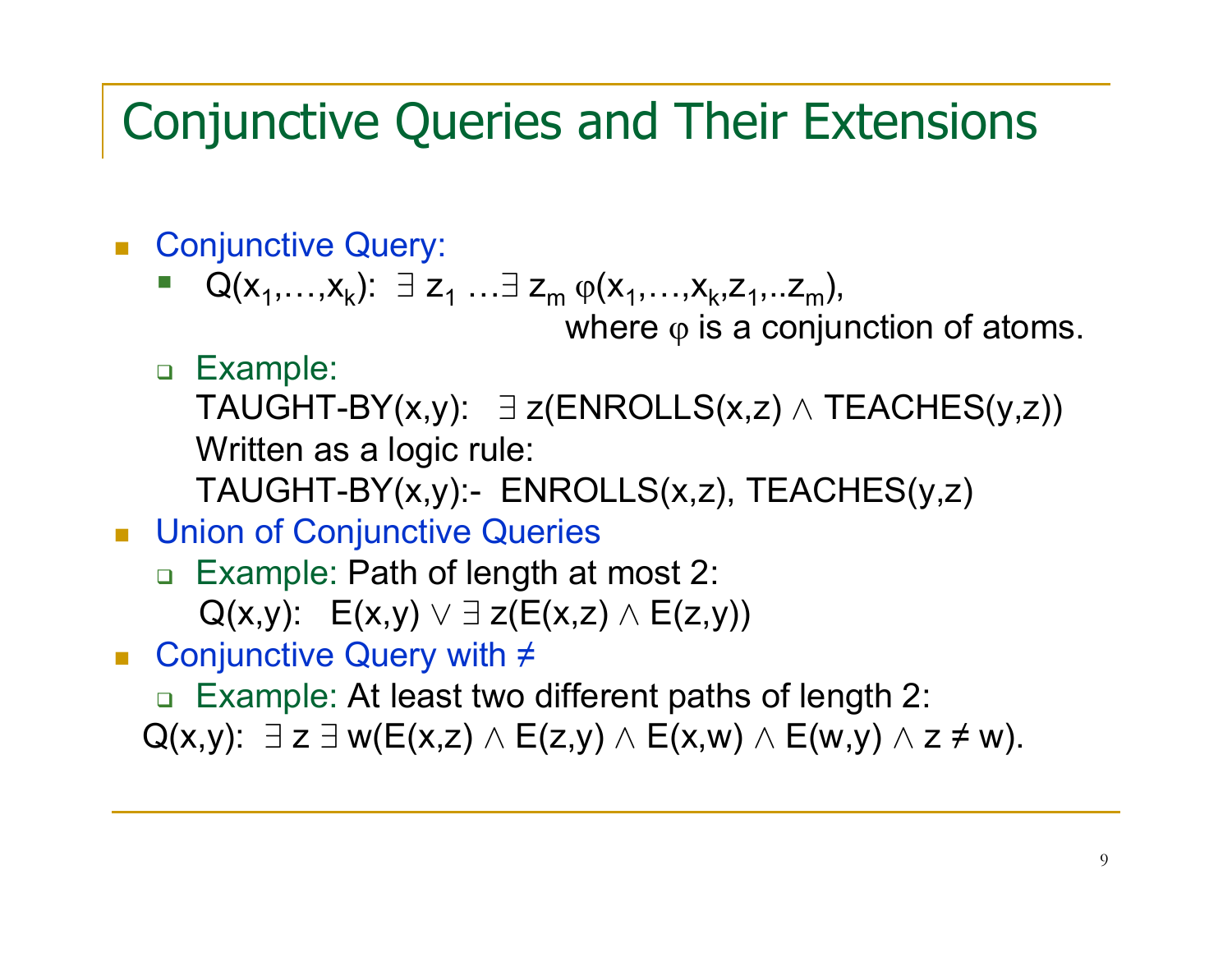#### Complexity of Conjunctive Query Containment

#### $\overline{\phantom{a}}$  **Theorem:** Chandra and Merlin – <sup>1977</sup> For conjunctive queries, the containmentproblem is NP-complete.

#### $\mathcal{L}_{\mathcal{A}}$ **Note:**

- □ NP-hardness: reduction from 3-Colorability
- $\Box$  Membership in NP is not obvious. It is a consequence of the following result.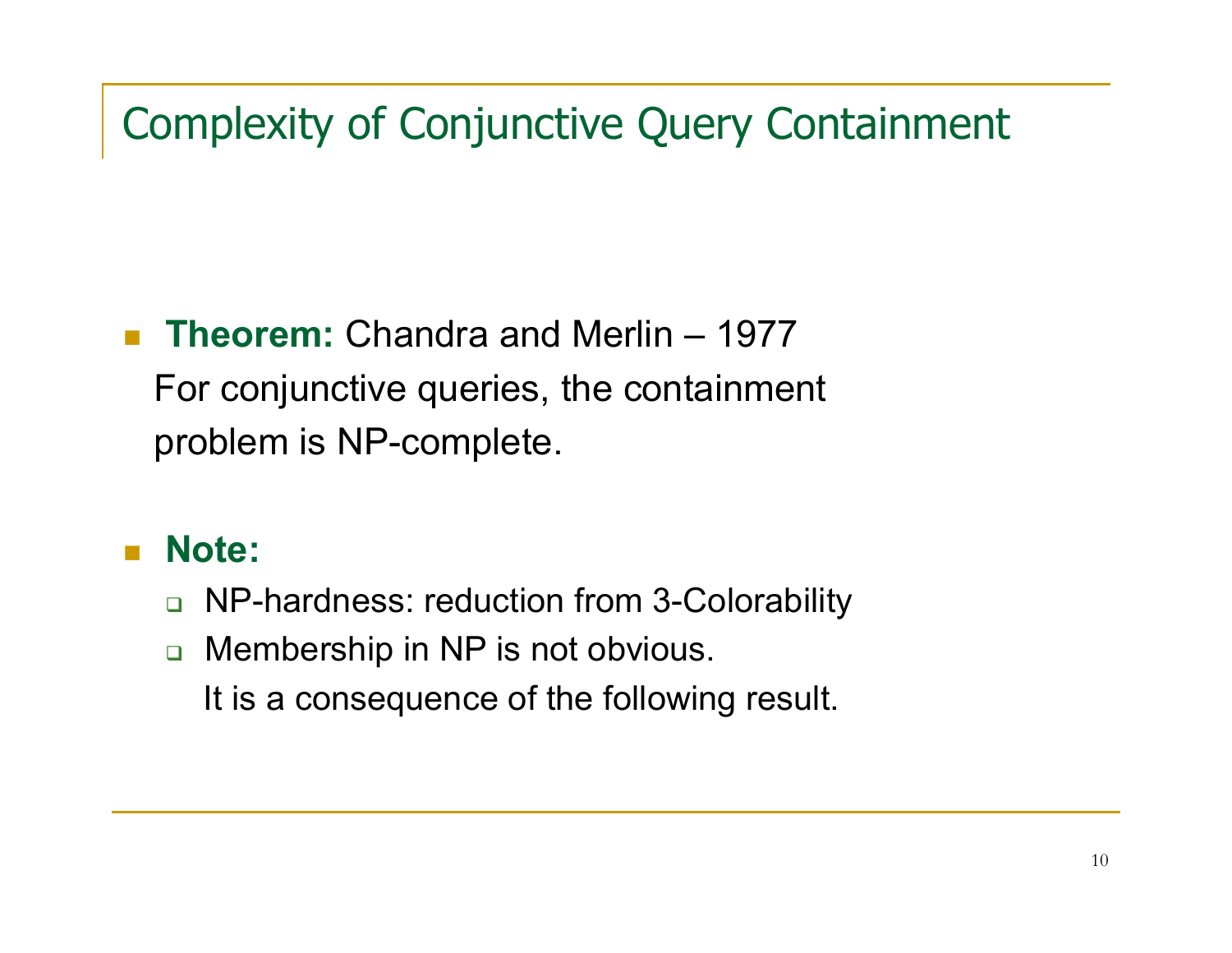#### Complexity of Conjunctive Query Containment

**Theorem:** Chandra and Merlin – <sup>1977</sup>

For Boolean conjunctive queries  $\mathbf{Q}_1$  and  $\mathbf{Q}_2$ , the following are equivalent:

- - $\mathsf{Q}_1 \subseteq \mathsf{Q}_2.$
- There is a homomorphism  $h: D[Q_2] \to D[Q_1]$ , where<br>
DIO l is the canonical database of O - $\mathsf{D}[\mathsf{Q}_{\mathsf{i}}]$  is the canonical database of  $\mathsf{Q}_{\mathsf{i}}.$

**Example:** Conjunctive query and canonical database

- -Q:-  $E(x,y)$ ,  $E(y,z)$ ,  $E(z,x)$
- $\left\vert \cdot\right\vert$  $D[Q] = \{ E(X,Y), E(Y,Z), E(Z,Y) \}$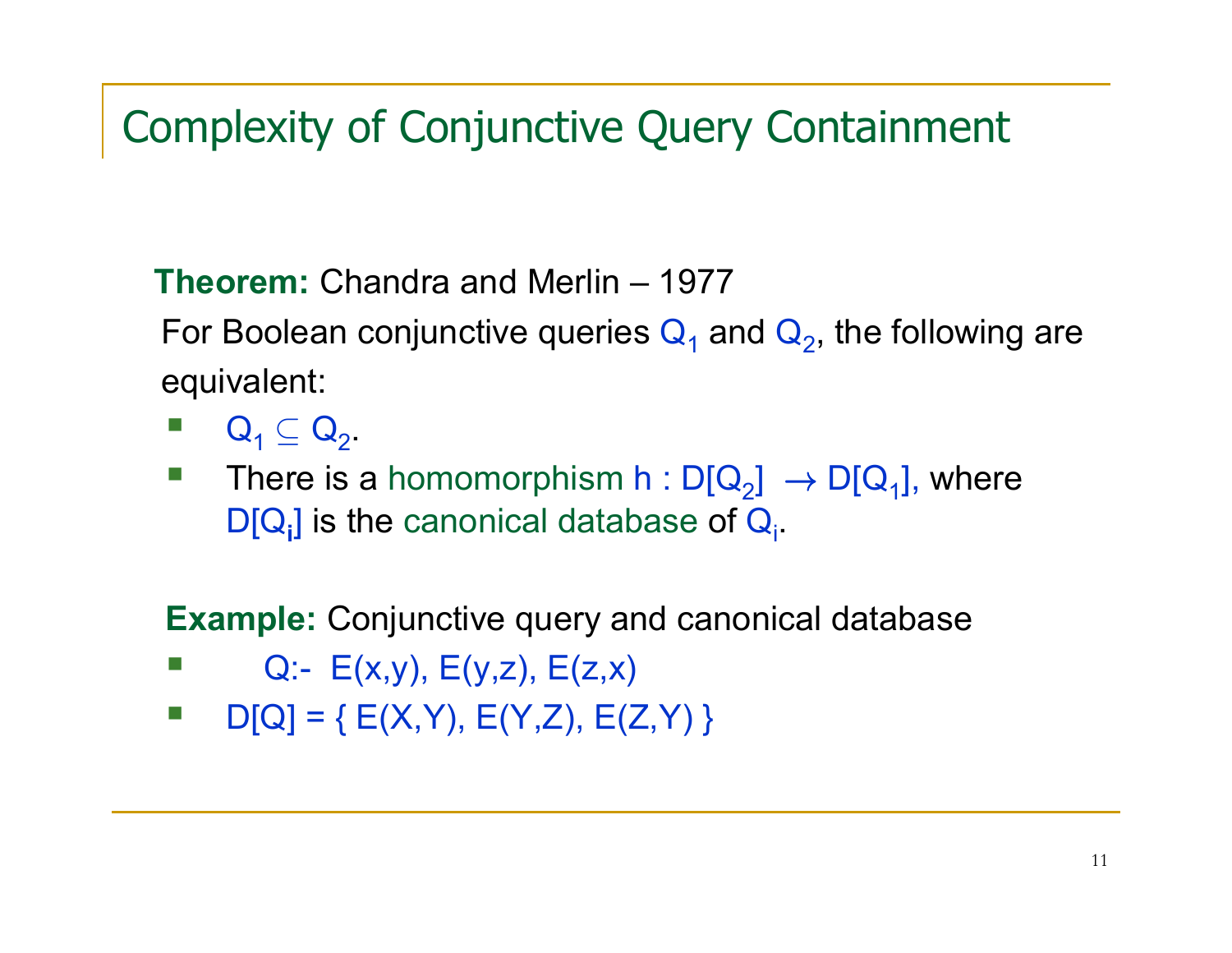# Unions of Conjunctive Queries

**Theorem:** Sagiv & Yannakakis - 1980<br>— The query contaiment problem for unions of conjunctive queries is NP-complete.

#### **Note:**

- Clearly, this problem is NP-hard, since it is at least as hard as conjunctive query containment.
- Membership in NP is **not** obvious.
	- It is a consequence of the following result.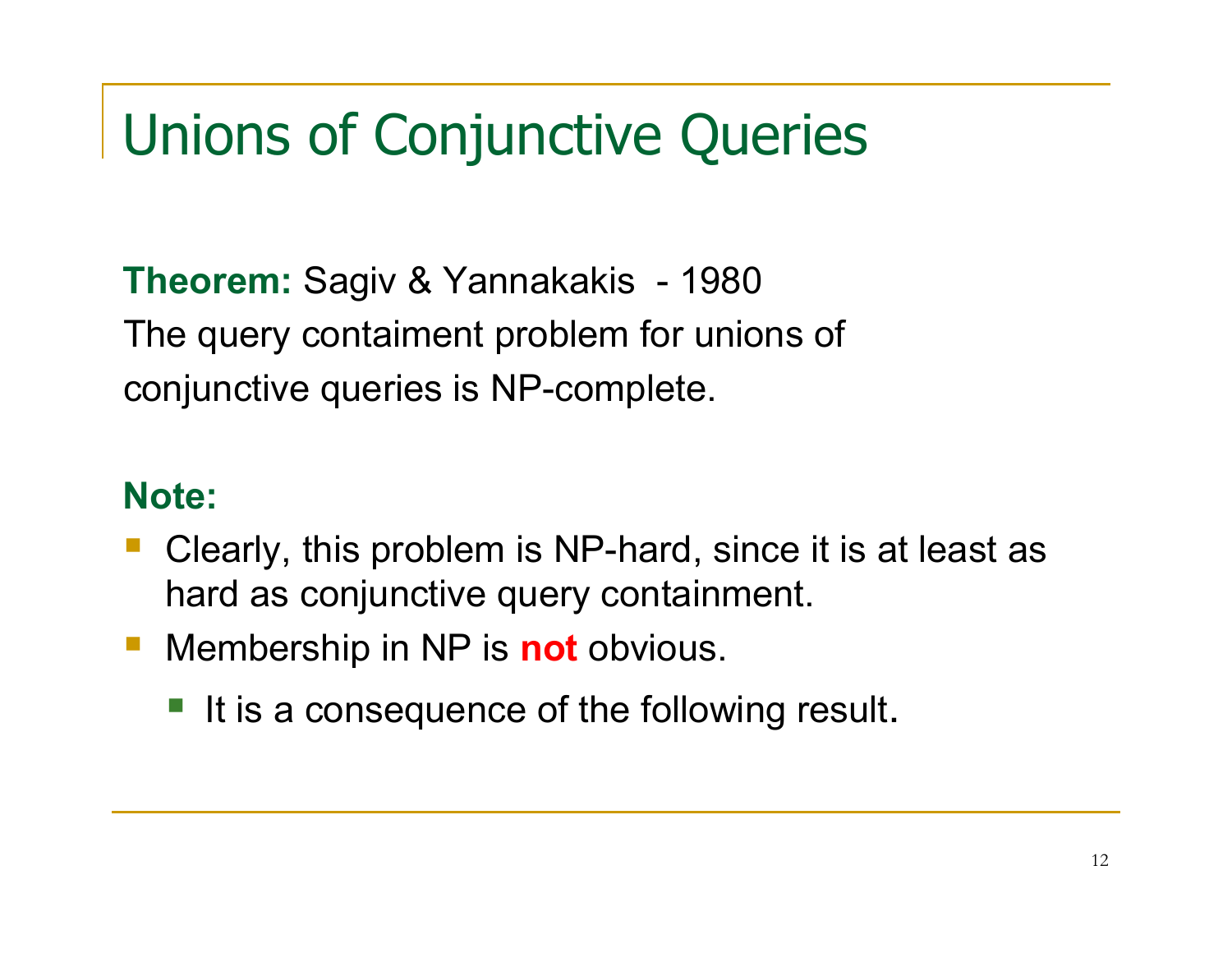### Unions of Conjunctive Queries

**Theorem:** Sagiv & Yannakakis - <sup>1980</sup> For all conjunctive queries  $\mathsf{Q}_1, \, ... , \, \mathsf{Q}_\mathsf{n}, \, \mathsf{Q'}_\mathsf{1}, ... , \mathsf{Q'}_\mathsf{m},$ the following two statements are equivalent:

- $\begin{array}{lll} \blacksquare & \mathsf{Q}_1 \cup \ldots \cup \mathsf{Q}_n \subseteq \mathsf{Q'}_1 \cup \ \rule{0pt}{13pt} \mathsf{C} & \mathsf{C} & \mathsf{C} \end{array}$ …∪ Q'<br>. m.
- For every i $\leq$  n, there is j $\leq$  m, such that  $\mathsf{Q}_{\mathsf{i}} \subseteq \mathsf{Q}'_{\mathsf{j}}$ .

#### **Note:**

- $\mathcal{L}_{\mathcal{A}}$ The proof uses the Chandra-Merlin Theorem.
- **For membership in NP:** 
	- **ve first guess n pairs**  $(Q'_{k_i}, h_{k_i})$ **; then**
	- we verify that for every  $i \leq n$ , the function  $h_{k_i}$  is a here receptions from  $D\Omega$ , the  $D\Omega$ homomorphism from D[Q'<sub>k<sub>i</sub>] to D[Q<sub>i</sub>].</sub>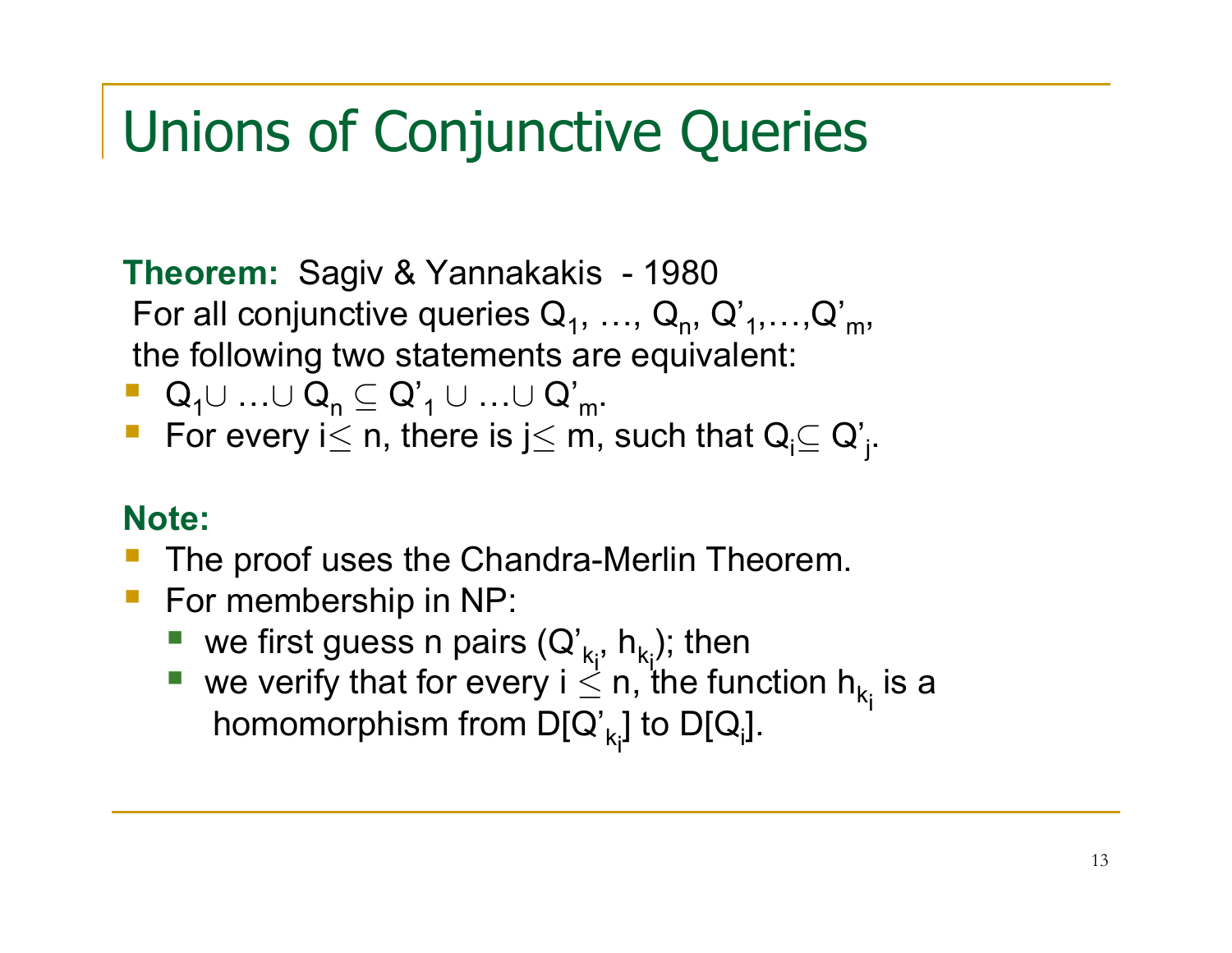#### Conjunctive Queries with Arith. Comparisons

**Theorem:** The query containment problem for conjunctive queries with  $\neq$  $\mathbf{v}$  $\leq, \geq \;$  is  $\Pi_2^{\, \mathsf{p}}$ -complete.

- -**Klug – 1988: Membership in**  $\Pi_2$  Suffices to test containment on exponentially many p ."canonical" databases.
- van der Meyden 1992:

 $\Pi_2$ <sup>p</sup>-hardness, even for conjunctive queries with only ≠.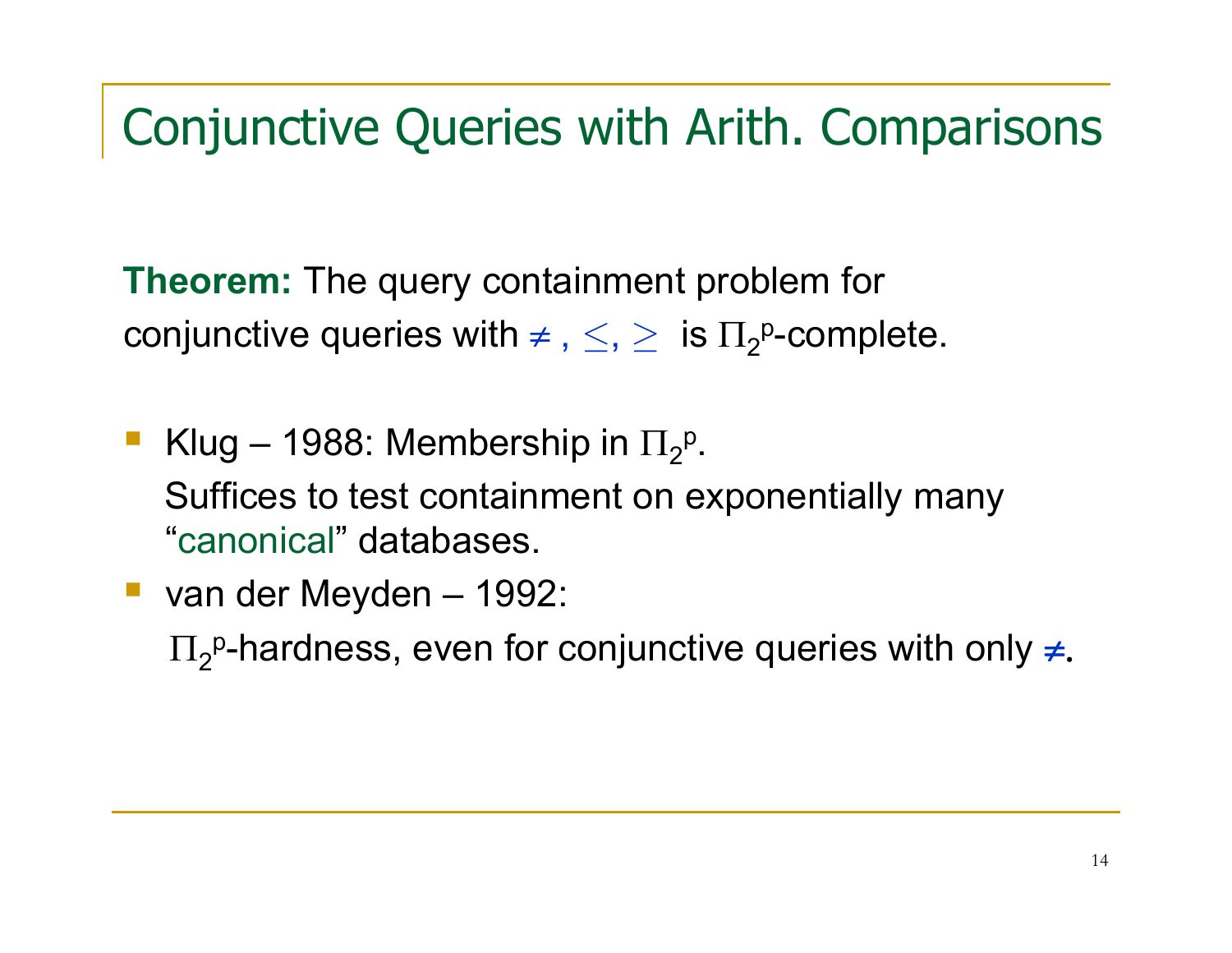#### The Complexity Class Π2p

 $\Box\;\; \Pi_2$  NP and PSPACE, i.e., $P$  is a complexity class that is sandwiched between

> $\mathsf{NP} \subseteq \Pi_2$  $P \subseteq PSPACE$ .

 $\Box$  $\, \square \,$  The prototypical  $\Pi_2$  i.e., the restriction of QBF to formulas of the form p -complete problem is ∀∃SAT,  $\forall$  x $_{1}... \forall$  x $_{\sf m}$ ∃ y $_{1}$  $\overline{1}$   $\overline{1}$   $\overline{1}$  $\exists$  y<sub>n</sub> φ.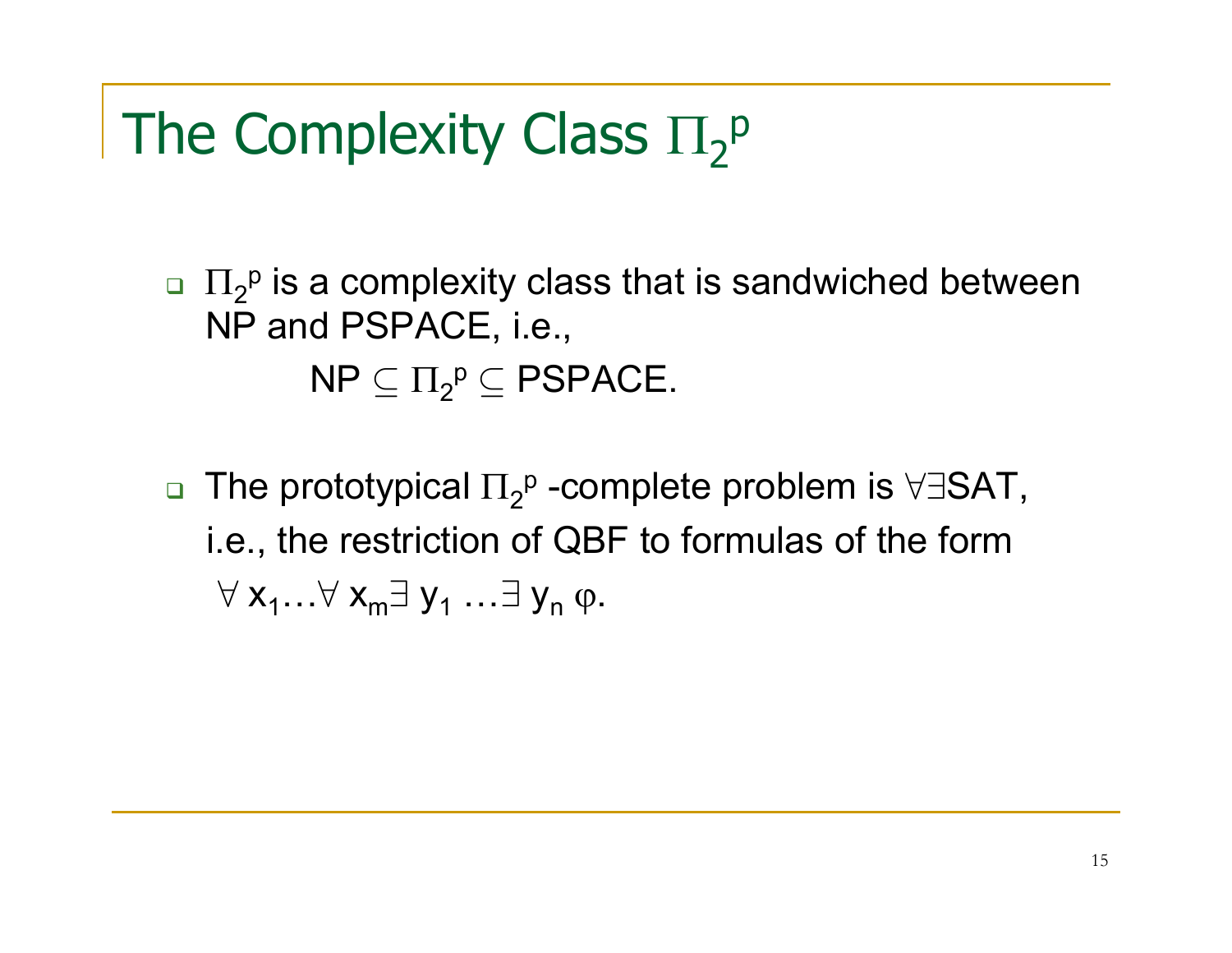# Complexity of Query Containment

| <b>Class of Queries</b>                                     | <b>Complexity of Query</b><br><b>Containment</b>                |
|-------------------------------------------------------------|-----------------------------------------------------------------|
| <b>Conjunctive Queries</b>                                  | NP-complete<br>Chandra & Merlin - 1977                          |
| <b>Unions of Conjunctive</b><br>Queries                     | NP-complete<br>Sagiv & Yannakakis - 1980                        |
| <b>Conjunctive Queries with</b><br>$\neq$ , $\leq$ , $\geq$ | $\Pi_2^{\text{p}}$ -complete<br>Klug 1988, van der Meyden -1992 |
| First-Order (SQL) queries                                   | Undecidable<br>Trakhtenbrot - 1949                              |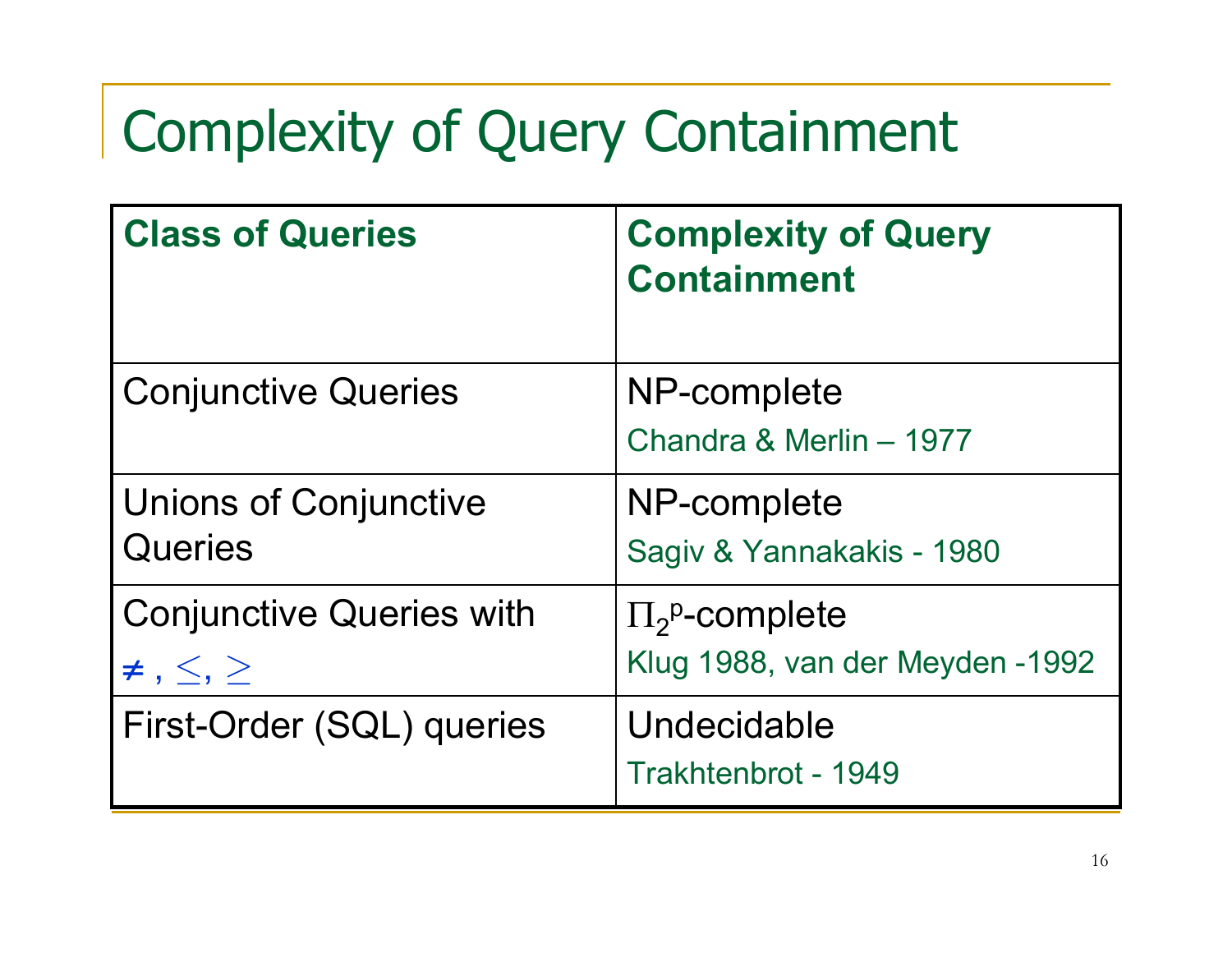## Complexity of Query Containment

 So, the complexity of query containment for conjunctive queries and their variants is well understood.

#### **Caveat:**

- All preceding results assume **set semantics**, i.e., queries take **sets** as inputs and return **sets** as output (duplicates are eliminated).
- DBMS, however, use **bag semantics**, since they return **bags** (duplicates are **not** eliminated).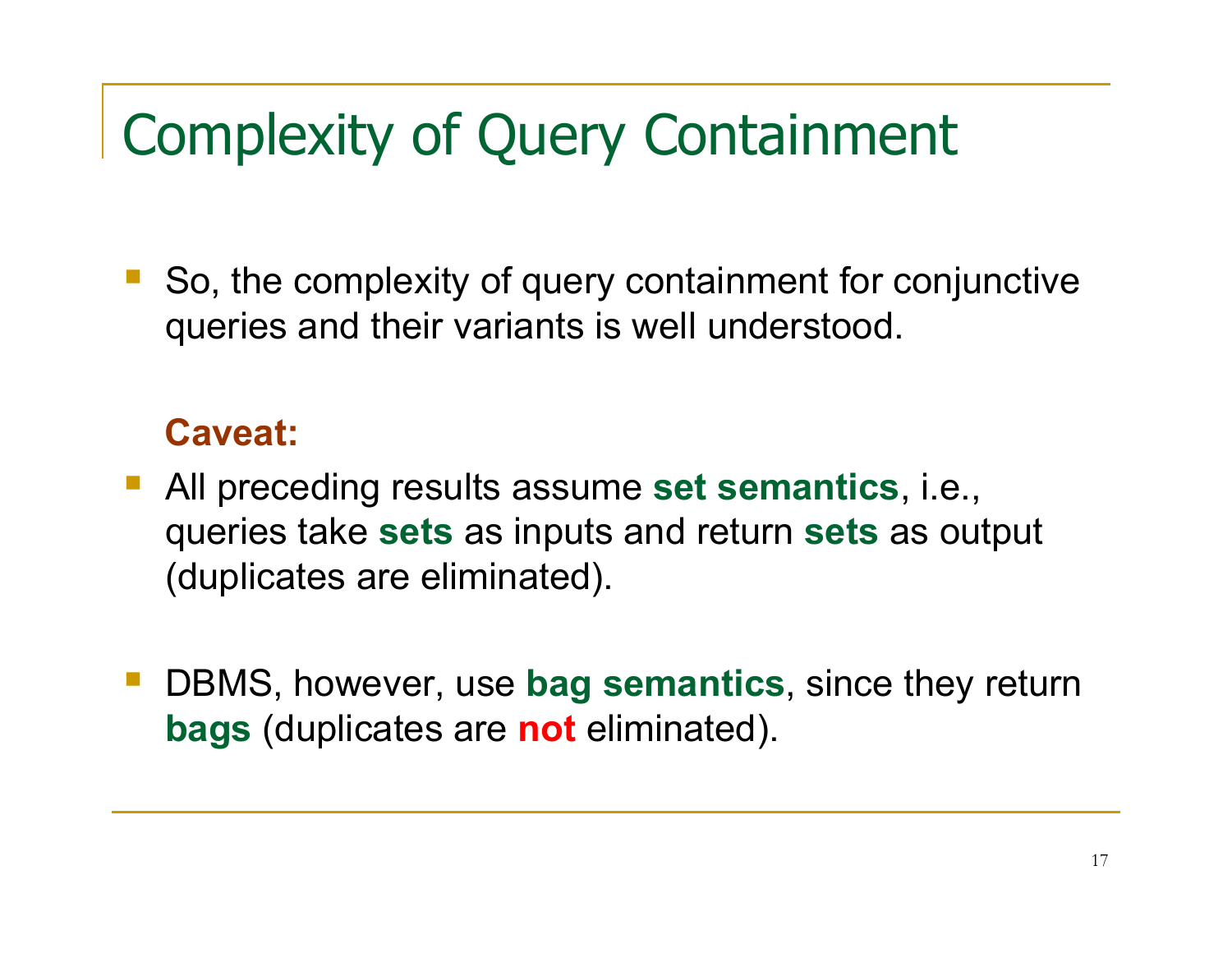# A Real Conjunctive Query

- Consider the following SQL query:  ${\sf Table}$  Employee  ${\sf has}$  attributes  ${\sf salary}$ ,  ${\sf depth}$ , …

|             | SELECT salary                             |
|-------------|-------------------------------------------|
| <b>FROM</b> | Employee                                  |
|             | WHERE $\text{depth} = \text{'}\text{CS'}$ |

- $\mathcal{L}_{\mathcal{A}}$  SQL keeps duplicates, because:
	- $\Box$ Duplicates are important for aggregate queries.
	- **□ In general, bags can be more "efficient" than sets.**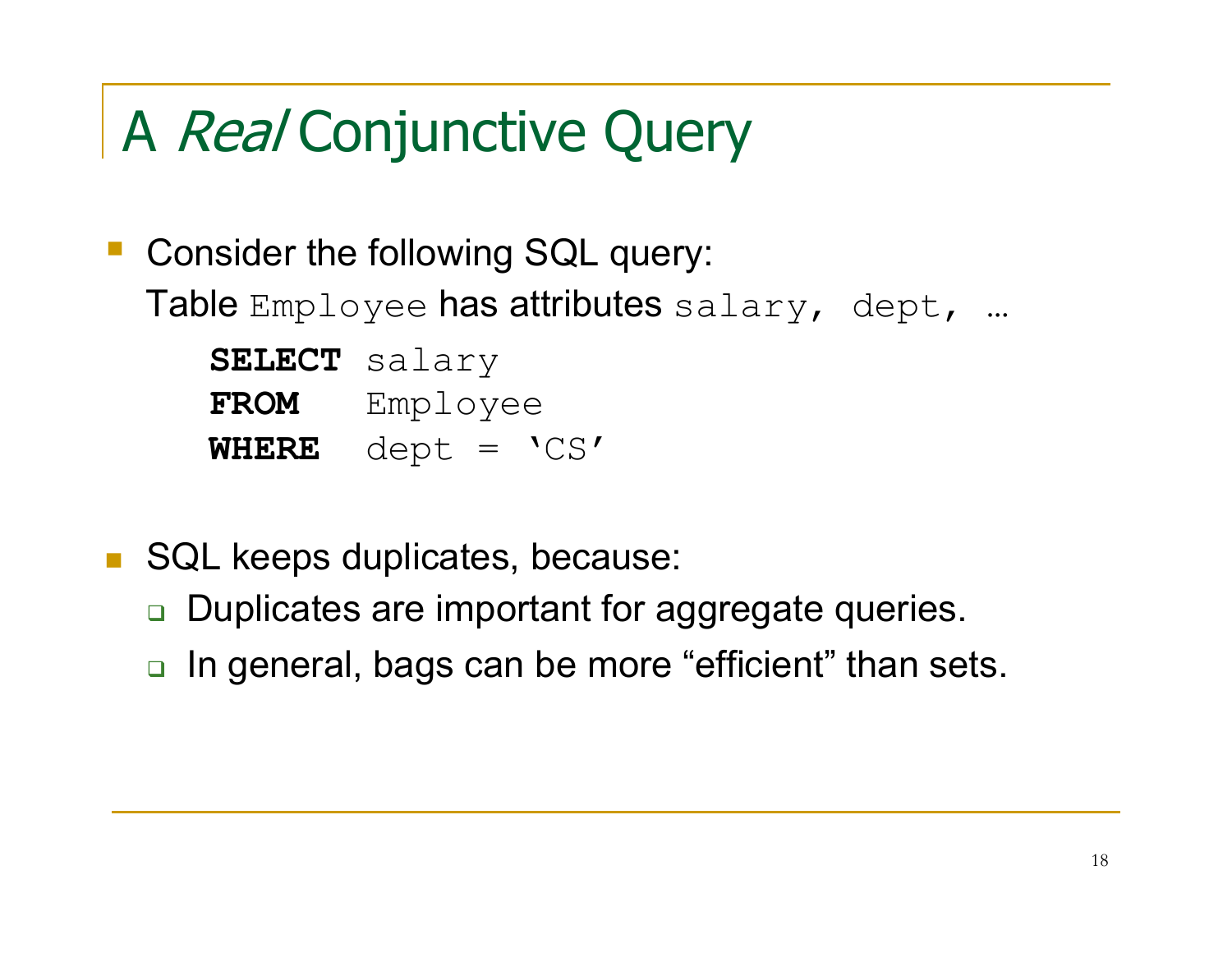# Query Evaluation under Bag Semantics

| <b>Operation</b>                          | <b>Multiplicity</b>                     | $R_{1}$               | <u>B</u>                                           |
|-------------------------------------------|-----------------------------------------|-----------------------|----------------------------------------------------|
| Union<br>$R_1 \cup R_2$                   | $m_1 + m_2$                             |                       | 1 <sub>2</sub><br>$1 \quad 2$<br>2 <sup>3</sup>    |
| Intersection<br>$R_1 \cap R_2$            | $min(m_1, m_2)$                         | $R_{2}$               | <u>B C</u><br>24                                   |
| Product<br>$R_1 \times R_2$               | $m_1 \times m_2$                        | $(R_1 \boxtimes R_2)$ | 2 5<br>A B C                                       |
| <b>Projection and</b><br><b>Selection</b> | <b>Duplicates are</b><br>not eliminated |                       | $1\quad2\quad4$<br>24<br>1<br>2 5<br>1<br>2 5<br>1 |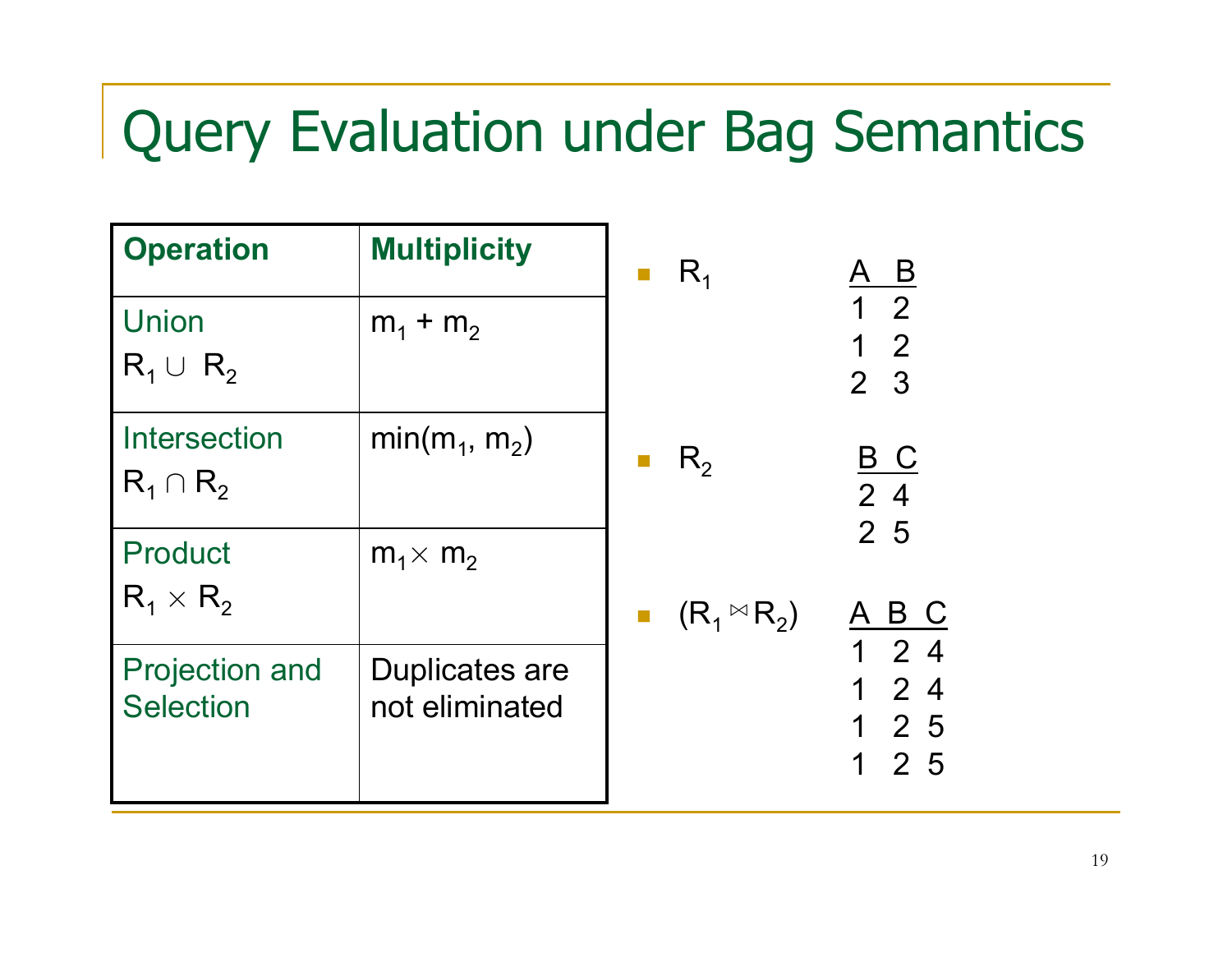# Bag Semantics

Chaudhuri & Vardi – <sup>1993</sup>

Optimization of *Real* Conjunctive Queries

- Called for a re-examination of conjunctive-query optimization under bag semantics.
- In particular, they initiated the study of the containment problem for conjunctive queries containment under bag semantics.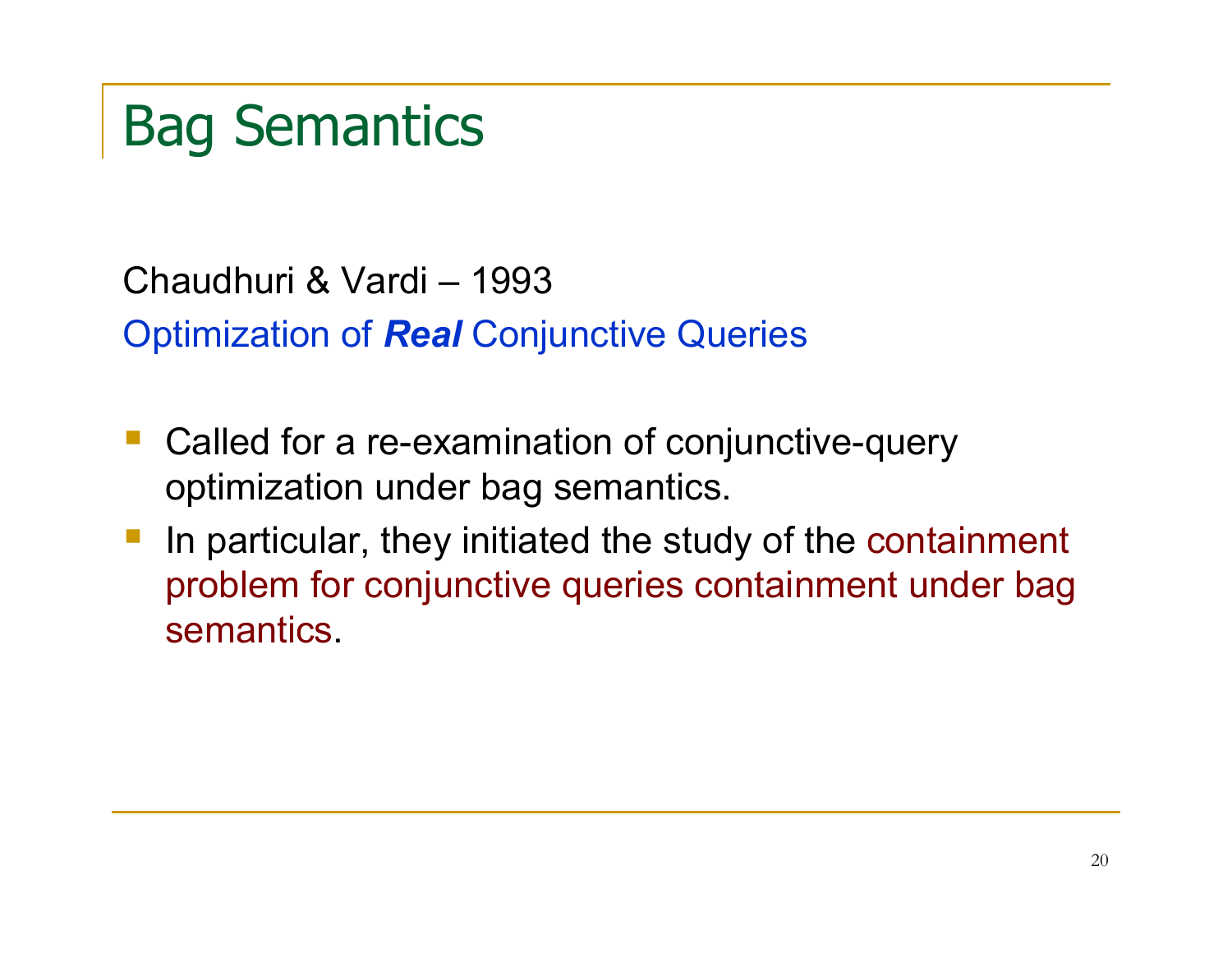### Bag Semantics vs. Set Semantics

 $\blacksquare$  For bags  $\mathsf{R}_{\mathsf{1}},\,\mathsf{R}_{\mathsf{2}}$  $\mathsf{R}_\mathsf{1} \mathop{\subseteq_{\mathsf{BAG}}} \mathsf{R}_\mathsf{2}$  if :■ Q<sup>BAG</sup>(D) : Result of evaluating Q on (bag) database D.  $\frac{1}{2}$  if m( $\mathbf{a}$ ,R<sub>1</sub>)  $\leq$  m( $\mathbf{a}$ ,R<sub>2</sub>), for every tuple  $\mathbf{a}$ . ■  $\mathsf{Q}_\textsf{1} \subseteq_\mathsf{BAG} \mathsf{Q}_\textsf{2}$  $_2$  if for every (bag) database D, we have that  $\mathsf{Q}_\mathtt{1}{}^\mathsf{BAG}(\mathsf{D}) \subseteq_\mathsf{BAG} \mathsf{Q}_\mathtt{2}{}^\mathsf{BAG}(\mathsf{D}).$ 

#### **Fact:**

- $\mathsf{Q}_\mathsf{1} \subseteq_\mathsf{BAG} \mathsf{Q}_\mathsf{2}$  implies  $\mathsf{Q}_\mathsf{1} \subseteq \mathsf{Q}_\mathsf{2}.$
- **The converse does not always hold.**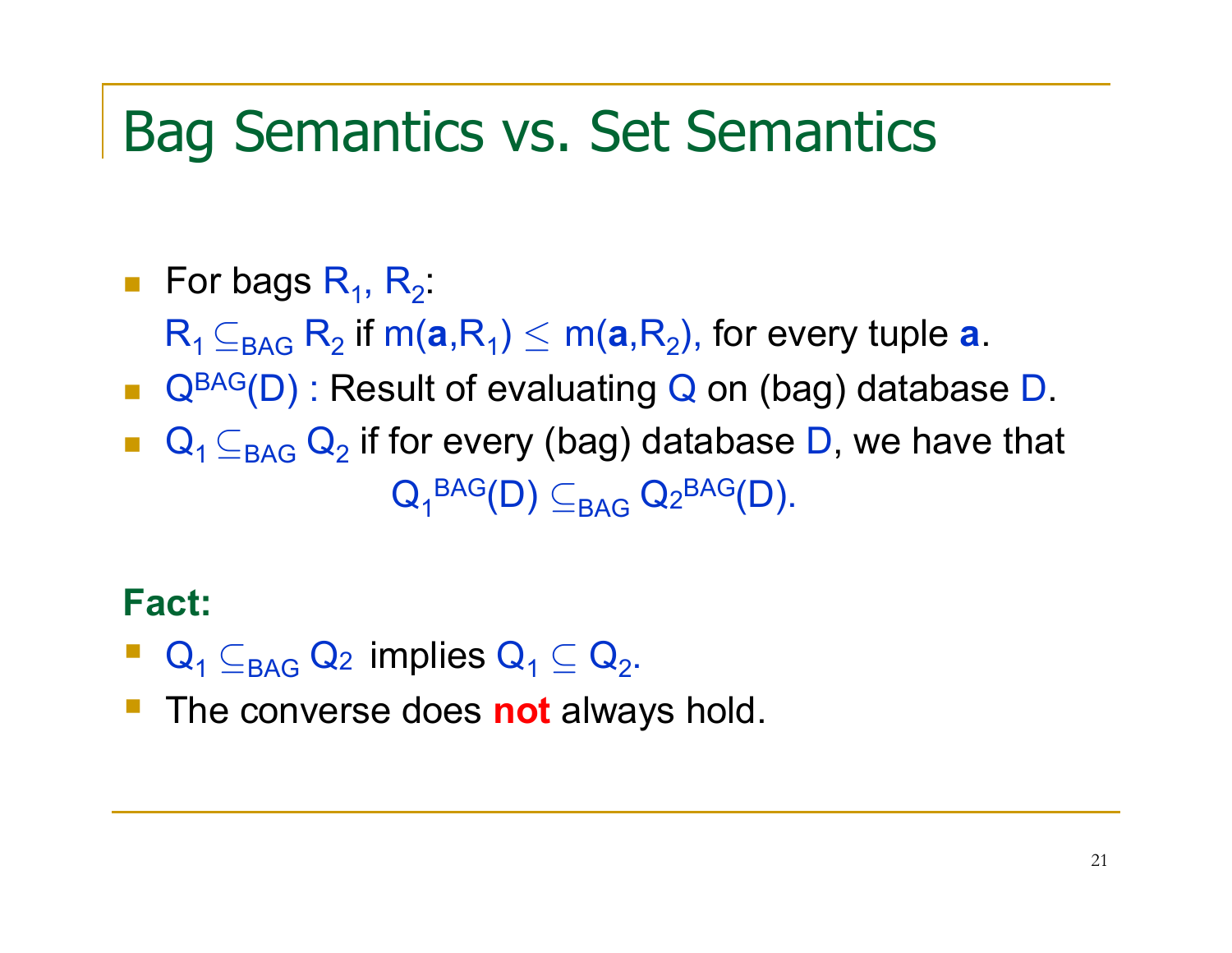### Bag Semantics vs. Set Semantics

Fact:  $\mathsf{Q}_\mathsf{1} \subseteq \mathsf{Q}_\mathsf{2}$  $_2$  does not imply that  ${\sf Q}_{\sf 1}$   $\subseteq_{\sf BAG}$   ${\sf Q}_{\sf 2}$  .

#### **Example:**

$$
\bullet \quad Q_1(x) := P(x), \ T(x)
$$

- $\blacksquare$  Q<sub>2</sub>(x) :- P(x)
- $\blacksquare$  Q<sub>1</sub>  $\subseteq$  Q<sub>2</sub>  $_2$  (obvious from the definitions)
- $\blacksquare$  Q<sub>1</sub>  $\not\subseteq$ <sub>BAG</sub> Q<sub>2</sub>
- **Consider the (bag) instance D = {P(a), T(a), T(a)}. Then:** 
	- $\blacksquare$  Q<sub>1</sub>(D) = {a,a}
	- $Q_2(D) = \{a\}$ , so  $Q_1(D) \nsubseteq Q_2(D)$ .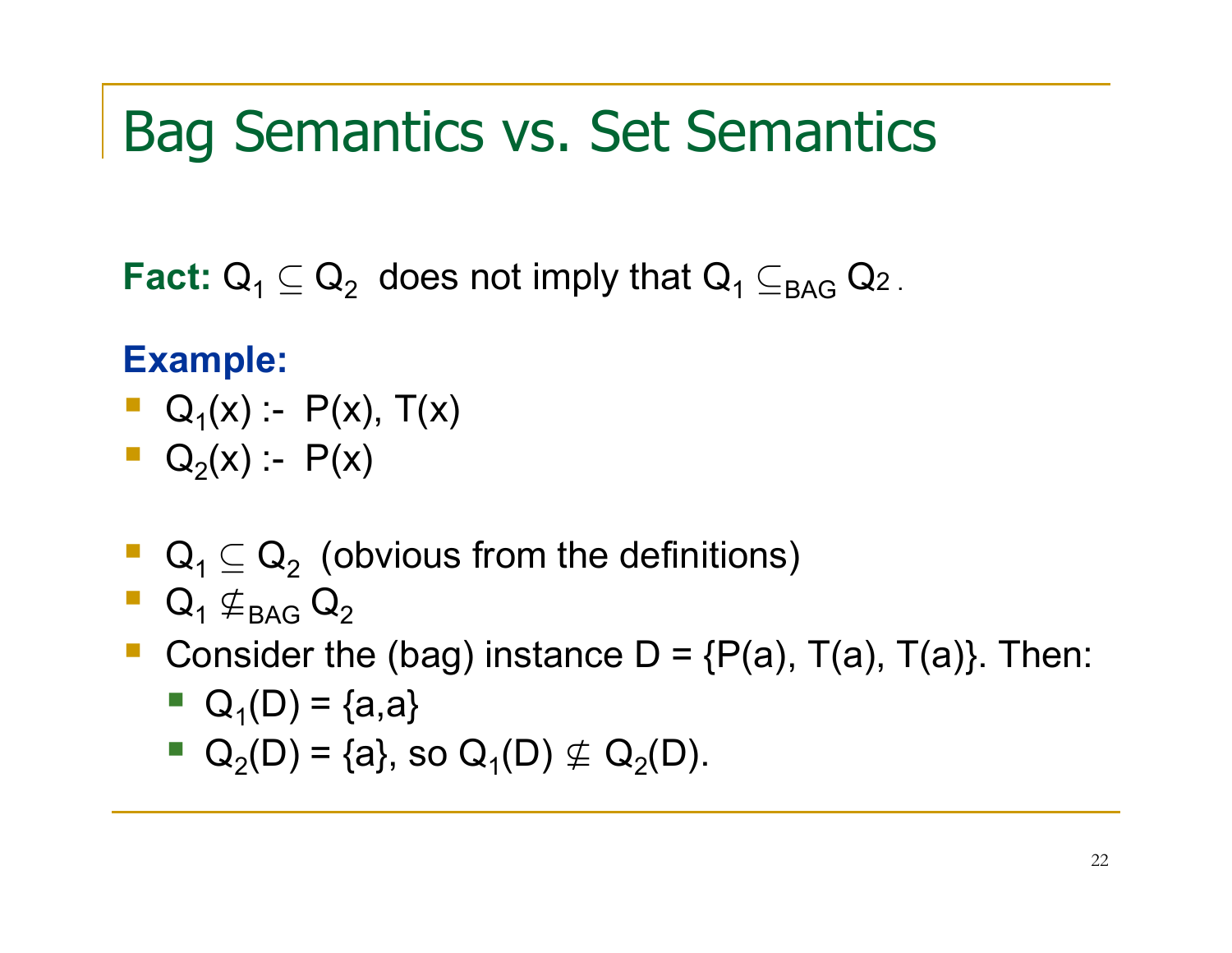#### Query Containment under Bag Semantics

 $\mathbb{R}^2$  Chaudhuri & Vardi - 1993 stated that: Under bag semantics, the containment problem for conjunctive queries is  $\Pi_2^{\sf p}\text{-}$ hard.

#### $\mathcal{L}_{\text{max}}$ **Problem:**

- What is the **exact complexity** of the containment problem for conjunctive queries under bag semantics?
- Is this problem **decidable**?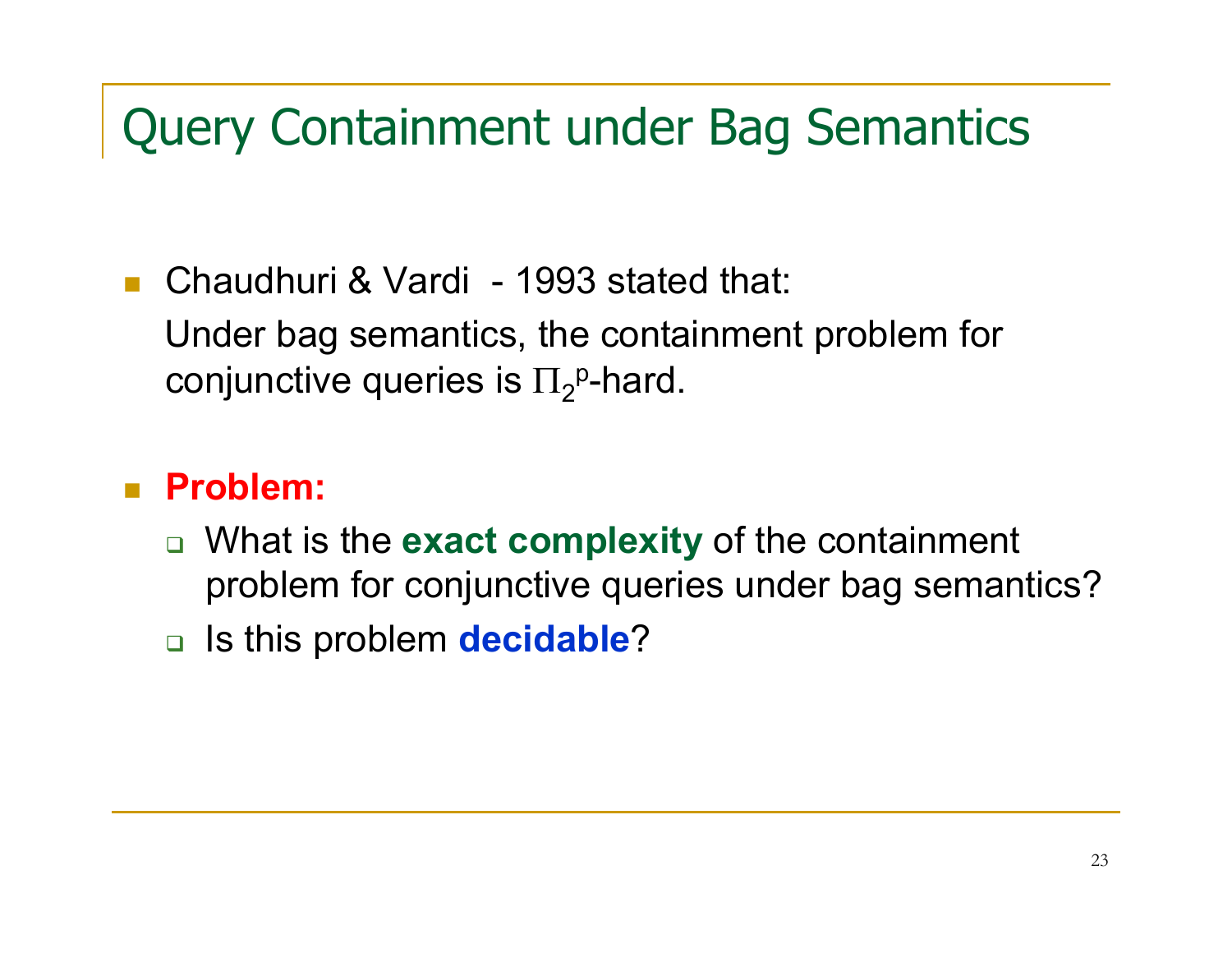#### Query Containment Under Bag Semantics

- 20 years have passed since the containment problem for conjunctive queries under bag semantics was raised.
- Several attacks to solve this problem have failed.
- At least two flawed PhD theses on this problem have been produced.
- $\mathcal{L}_{\mathcal{A}}$ No proof of the claimed  $\Pi_2^{\text{p}}$ -hardness of this problem has been provided.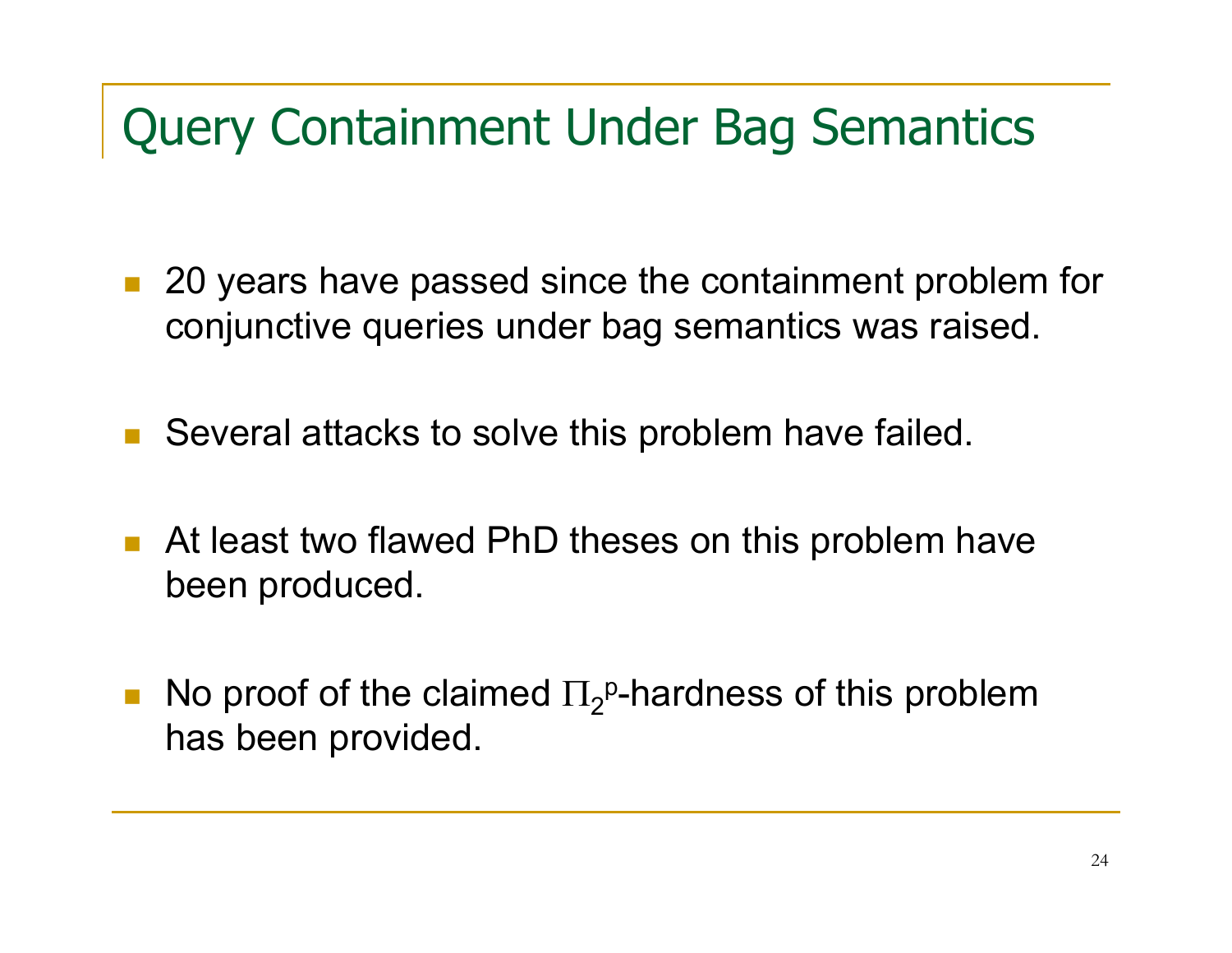#### Query Containment Under Bag Semantics

 $\mathcal{L}(\mathcal{A})$  The containment problem for conjunctive queries under bag semantics remains **open** to date.

- $\mathbb{R}^3$  However, progress has been made towards the containment problem under bag semantics for the twomain extensions of conjunctive queries:
	- □ Unions of conjunctive queries
	- Conjunctive queries with ≠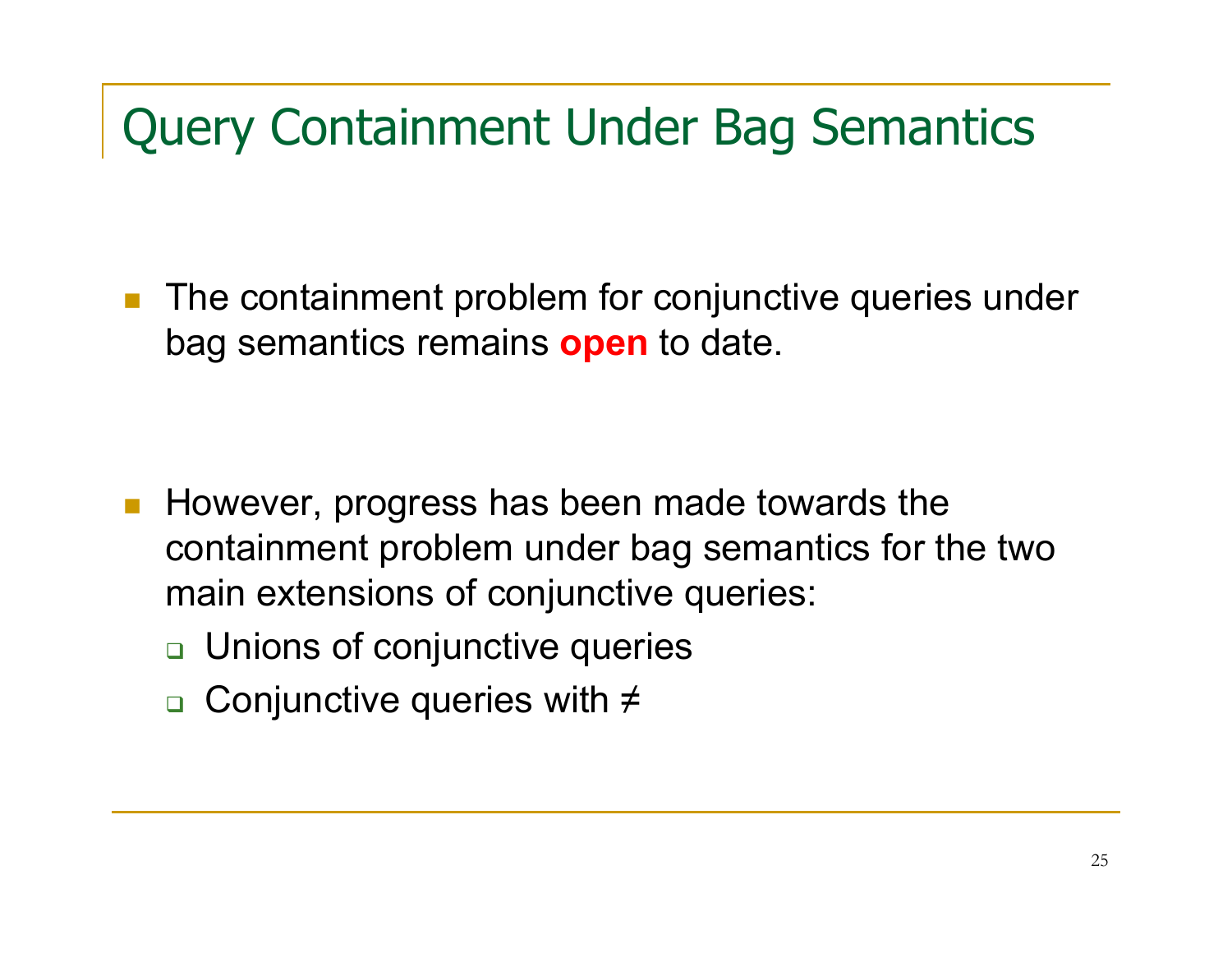## Unions of Conjunctive Queries

**Theorem:** Ioannidis & Ramakrishnan – <sup>1995</sup> Under bag semantics, the containment problem forunions of conjunctive queries is **undecidable**.

**Hint of Proof:**

Reduction from Hilbert's 10<sup>th</sup> Problem.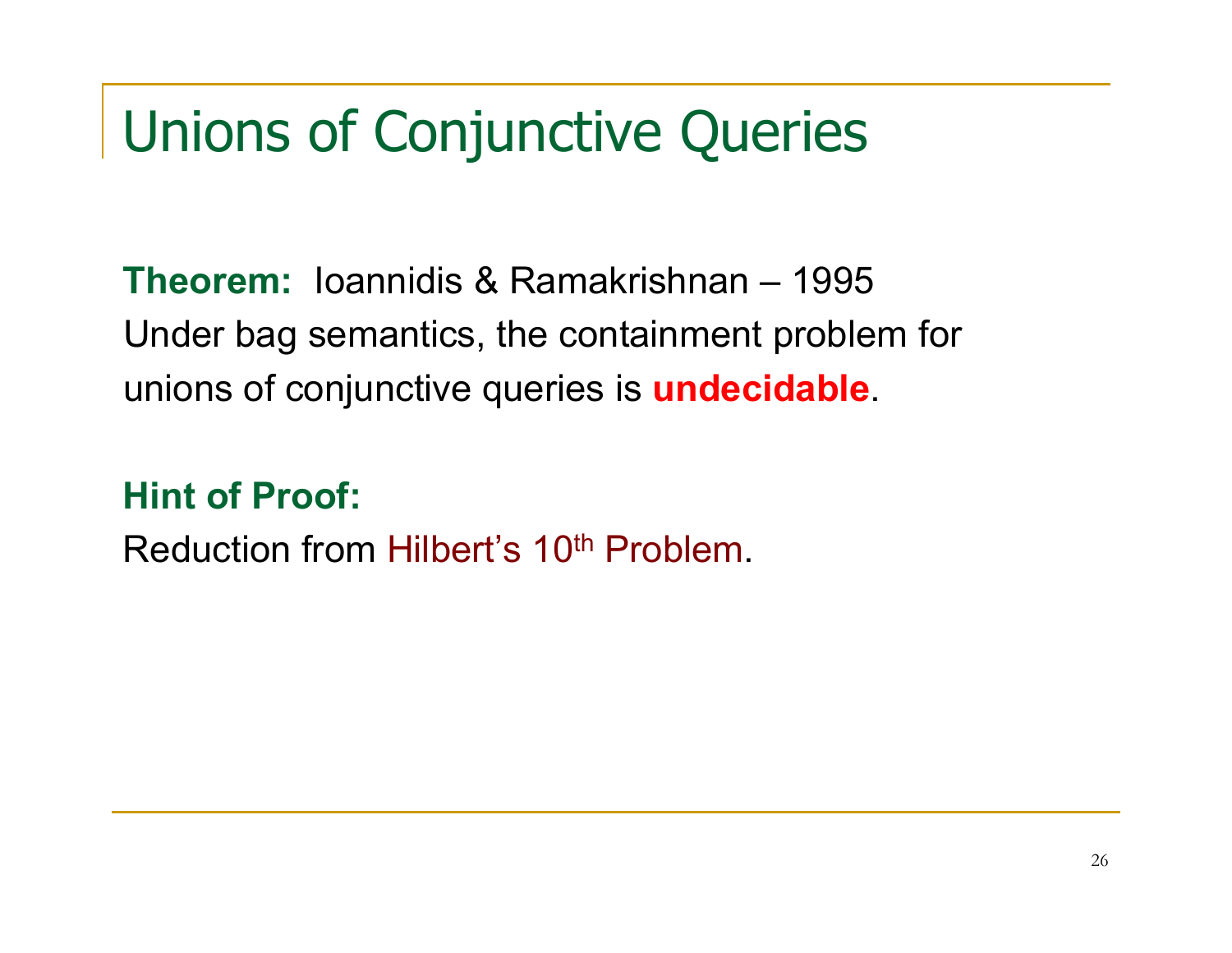## Hilbert's 10<sup>th</sup> Problem



 $\mathcal{L}^{\mathcal{L}}$ **Hilbert's 10<sup>th</sup> Problem – 1900** 

 $(10<sup>th</sup>$  in Hilbert's list of 23 problems)

Find an algorithm for the following problem:

Given a polynomial  $\mathsf{P}(\mathsf{x}_1,...,\mathsf{x}_\mathsf{n})$  with integer coefficients, does it have an all-integer solution?

- $\mathcal{L}^{\text{max}}_{\text{max}}$ ■ Matiyasevich – 1971
	- $\Box$  Hilbert's 10th Problem is **undecidable**, hence **no** such algorithm exists.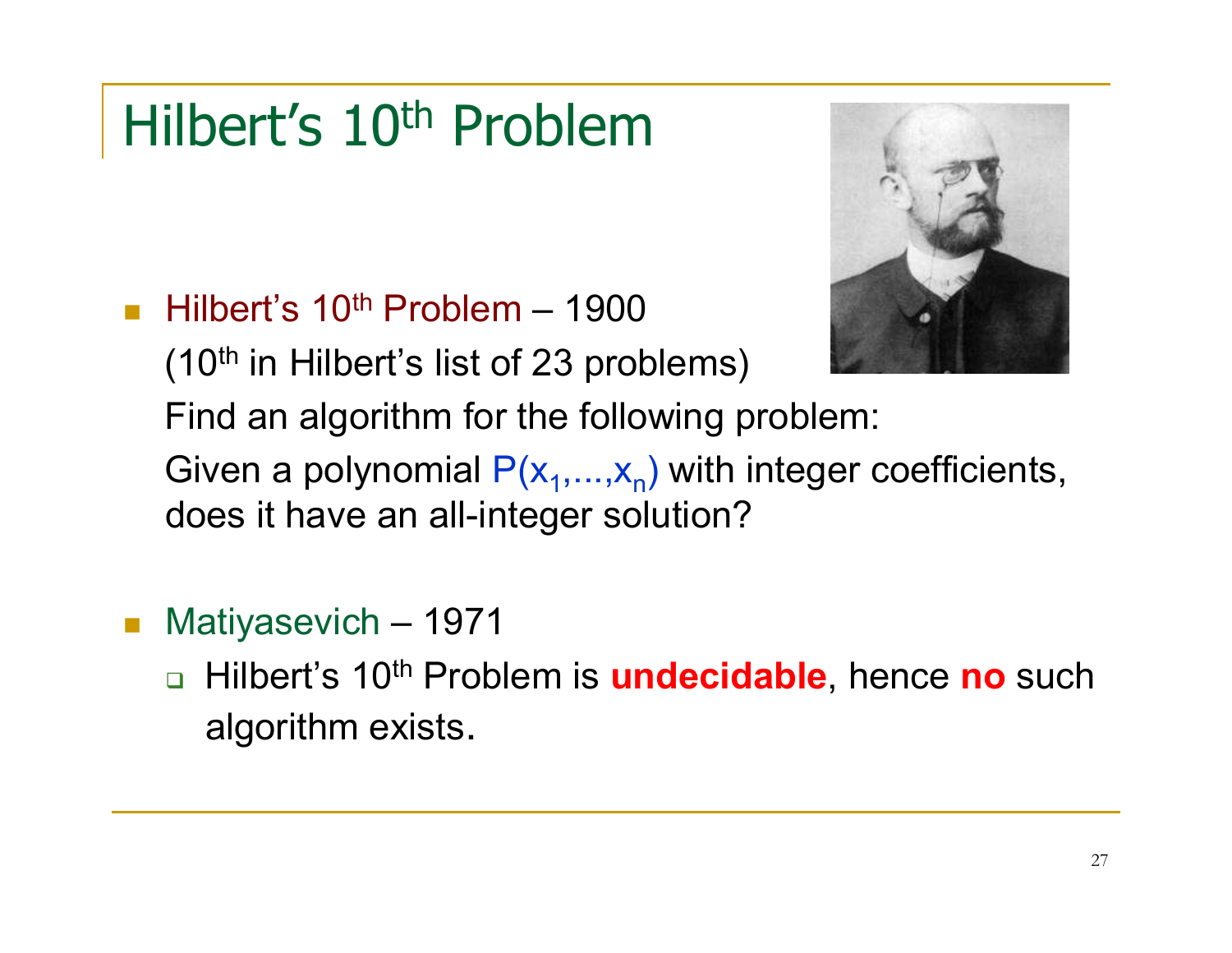## Hilbert's 10th Problem

- **Fact:** The following variant of Hilbert's 10<sup>th</sup> Problem is **undecidable**:
	- **Given two polynomials**  $p_1(x_1,...x_n)$  **and**  $p_2(x_1,...x_n)$  **with** positive integer coefficients and no constant terms, is it true that  $\mathsf{p}_1 \leq \mathsf{p}_2$ ? In other words, is it true that  $p_1(a_1,...,a_n) \leq p_2(a_1,...a_n)$ ,<br>far all neeitive integers a for all positive integers  $a_1,...,a_n$ ?
- **Thus, there is no algorithm for deciding questions like:** □ Is  $3x_1^4x_2x_3 + 2x_2x_3 \le x_1^6 + 5x_2x_3$ ?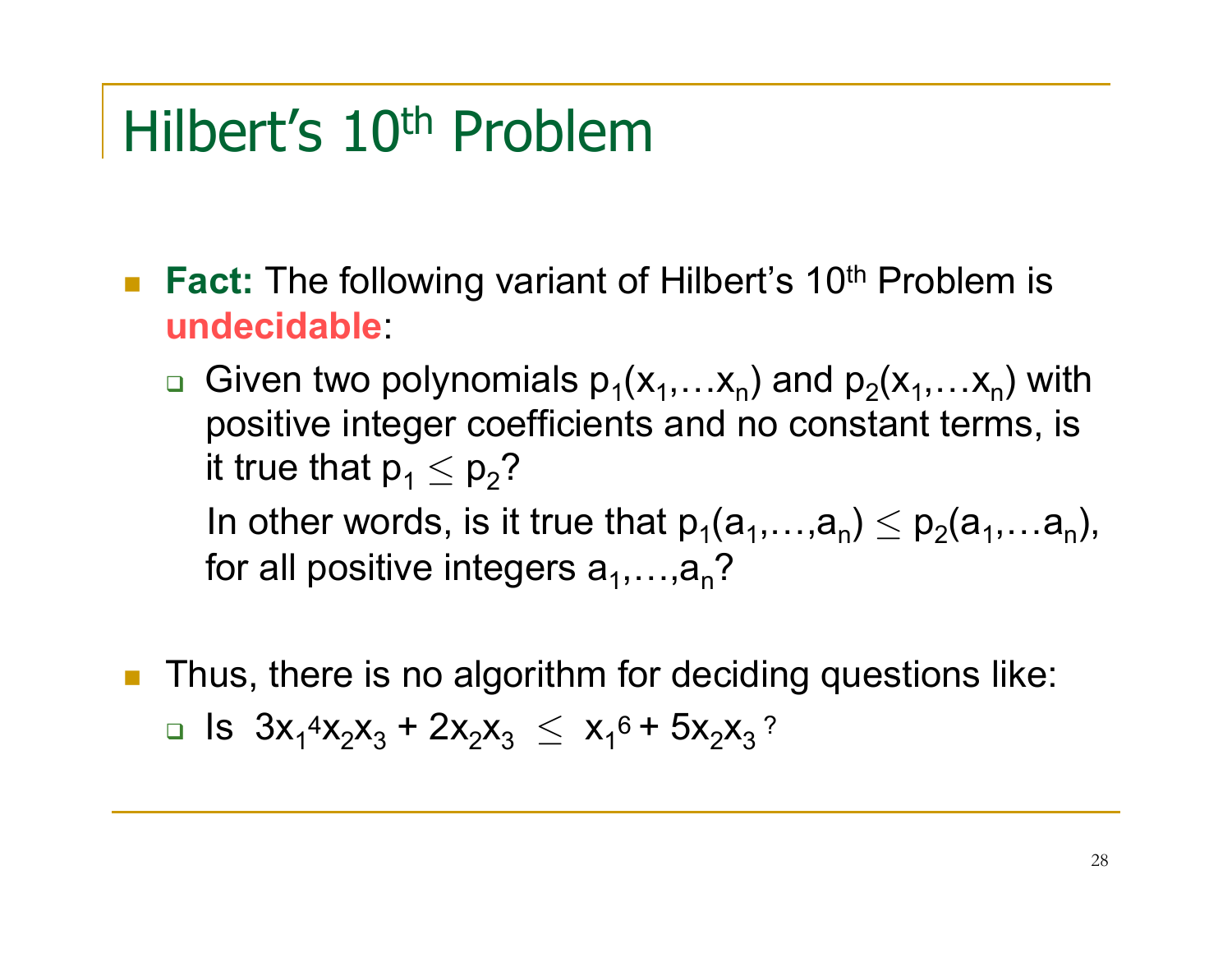# Unions of Conjunctive Queries

**Theorem:** Ioannidis & Ramakrishnan – <sup>1995</sup> Under bag semantics, the containment problem for unionsof conjunctive queries is **undecidable**.

#### **Hint of Proof:**

- Reduction from the previous variant of Hilbert's 10<sup>th</sup> Problem:
	- Use joins of unary relations to encode monomials (products of variables).
	- Use unions to encode sums of monomials.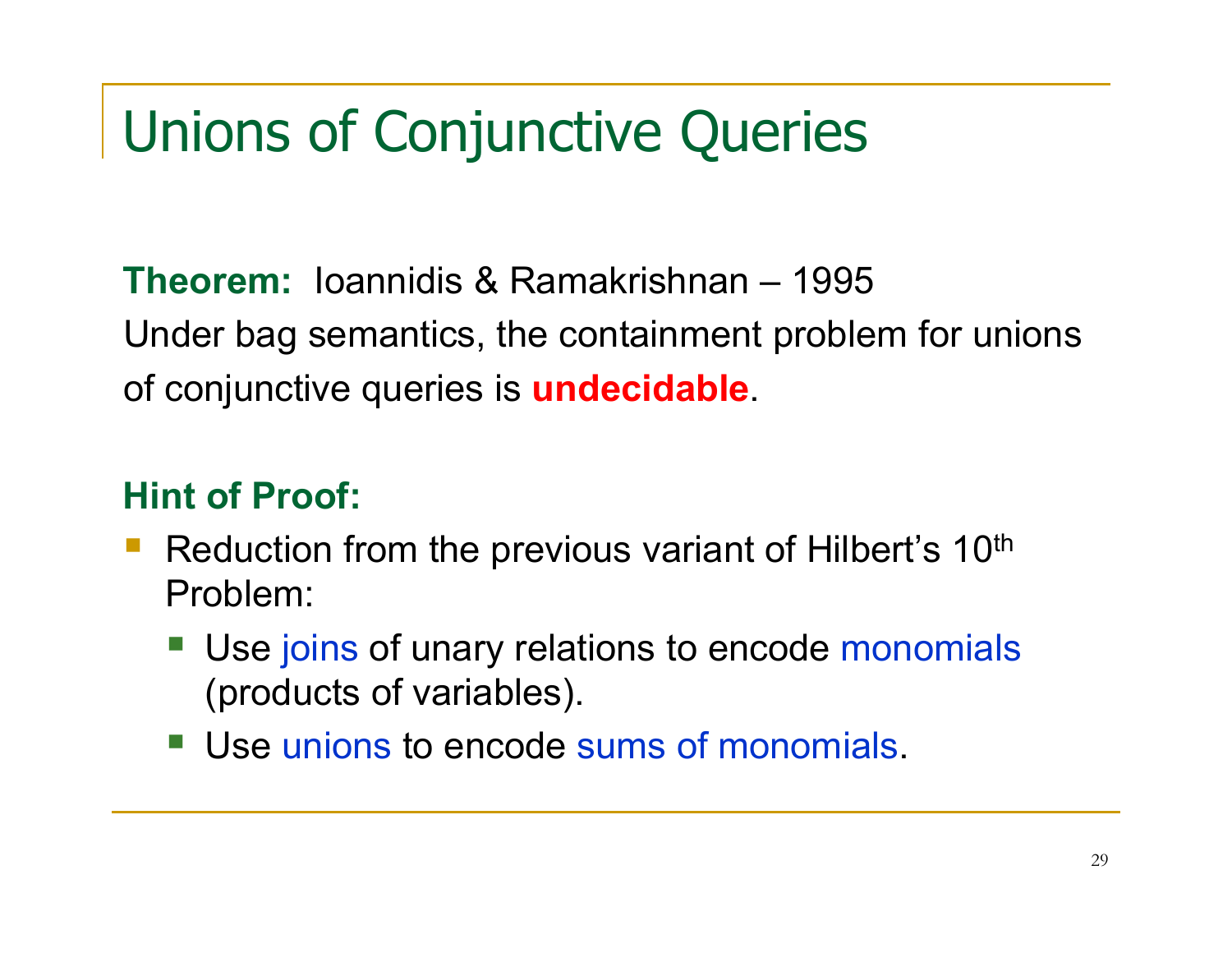### Unions of Conjunctive Queries

Example: Consider the polynomial 3x $_1$ 4x $_2$ x $_3$  $_3$  + 2x  $_{\rm 2} \mathsf{X}_{\rm 3}$ 

- The monomial  $x_1$ <sup>4</sup> $x_2$  $x_3$  is encoded by the conjunctive query - $\mathsf{P}_\mathsf{1}(\mathsf{w}),\mathsf{P}_\mathsf{1}(\mathsf{w}),\mathsf{P}_\mathsf{1}(\mathsf{w}),\,\mathsf{P}_\mathsf{1}(\mathsf{w}),\mathsf{P}_\mathsf{2}(\mathsf{w}),\mathsf{P}_\mathsf{3}(\mathsf{w}).$
- **The monomial**  $x_2x_3$  $_{\rm 3}$  is encoded by the conjunctive query  $\mathsf{P}_2(\mathsf{w}),\mathsf{P}_3(\mathsf{w}).$
- The polynomial  $3x_1^4x_2x_3$  $_3$  + 2x  $_{\rm 2} \mathsf{X}_{\rm 3}$  $_3$  is encoded by the union having:
	- three copies of P<sub>1</sub>(w),P<sub>1</sub>(w),P<sub>1</sub>(w), P<sub>1</sub>(w), P<sub>2</sub>(w),P<sub>3</sub>(w) and
	- two copies of  $P_2(w)$ , $P_3(w)$ .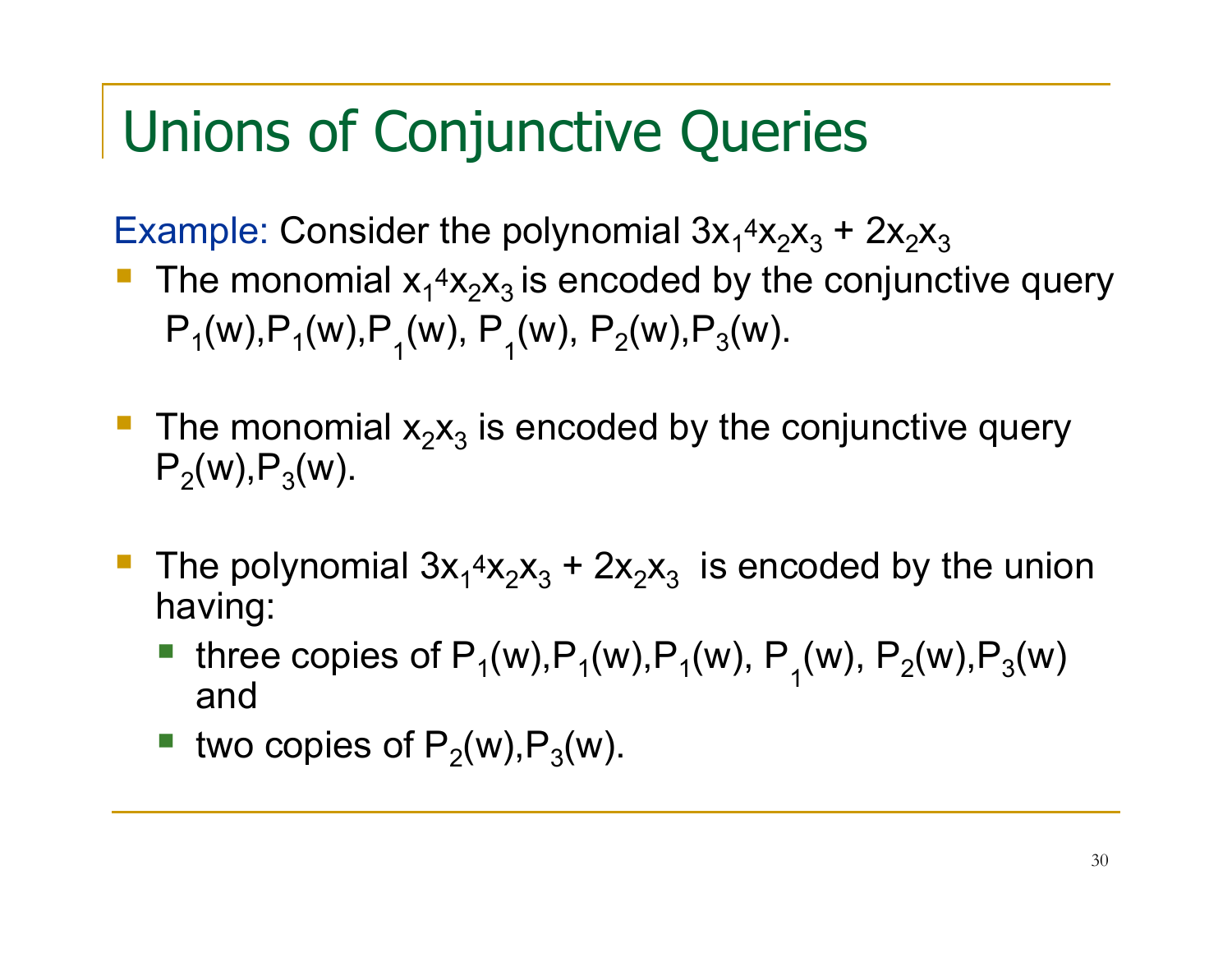# Complexity of Query Containment

| <b>Class of Queries</b>                        | <b>Complexity -</b>                        | <b>Complexity -</b>             |
|------------------------------------------------|--------------------------------------------|---------------------------------|
|                                                | <b>Set Semantics</b>                       | <b>Bag Semantics</b>            |
| Conjunctive<br>queries                         | NP-complete<br>$CM - 1977$                 |                                 |
| Unions of conj.<br>queries                     | NP-complete<br>SY - 1980                   | Undecidable<br><b>IR - 1995</b> |
| Conj. queries with<br>$\neq$ , $\leq$ , $\geq$ | $\Pi_2^{\text{p}}$ -complete<br>vdM - 1992 |                                 |
| First-order (SQL)<br>queries                   | Undecidable<br>Gödel - 1931                | Undecidable                     |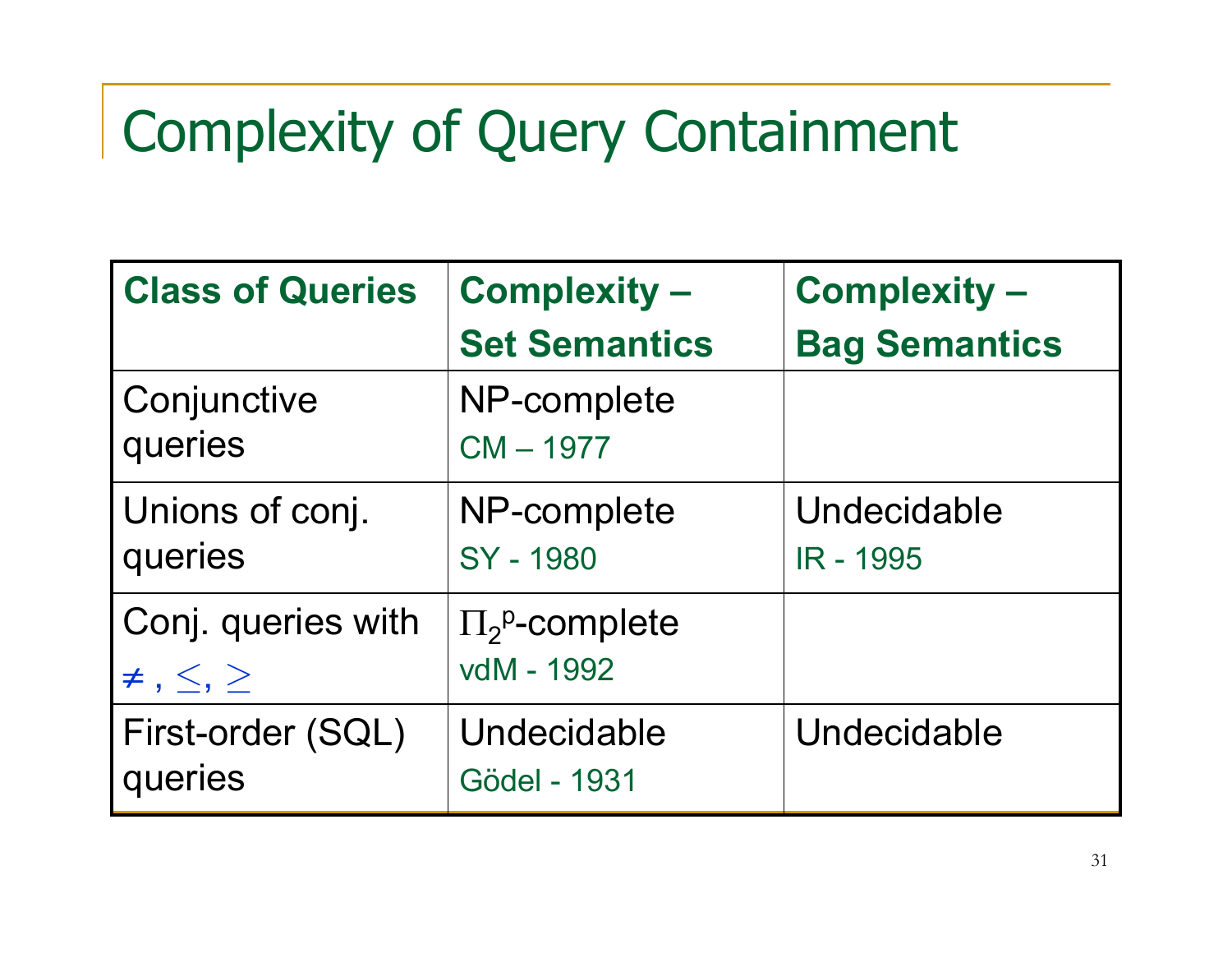# Conjunctive Queries with ≠

**Theorem:** Jayram, K ..., Vee – 2006 Under bag semantics, the containment problem forconjunctive queries with ≠ is **undecidable**.

In fact, this problem is **undecidable** even if

- the queries use only a single relation of arity 2;
- the number of inequalities in the queries is at most some fixed (albeit huge) constant.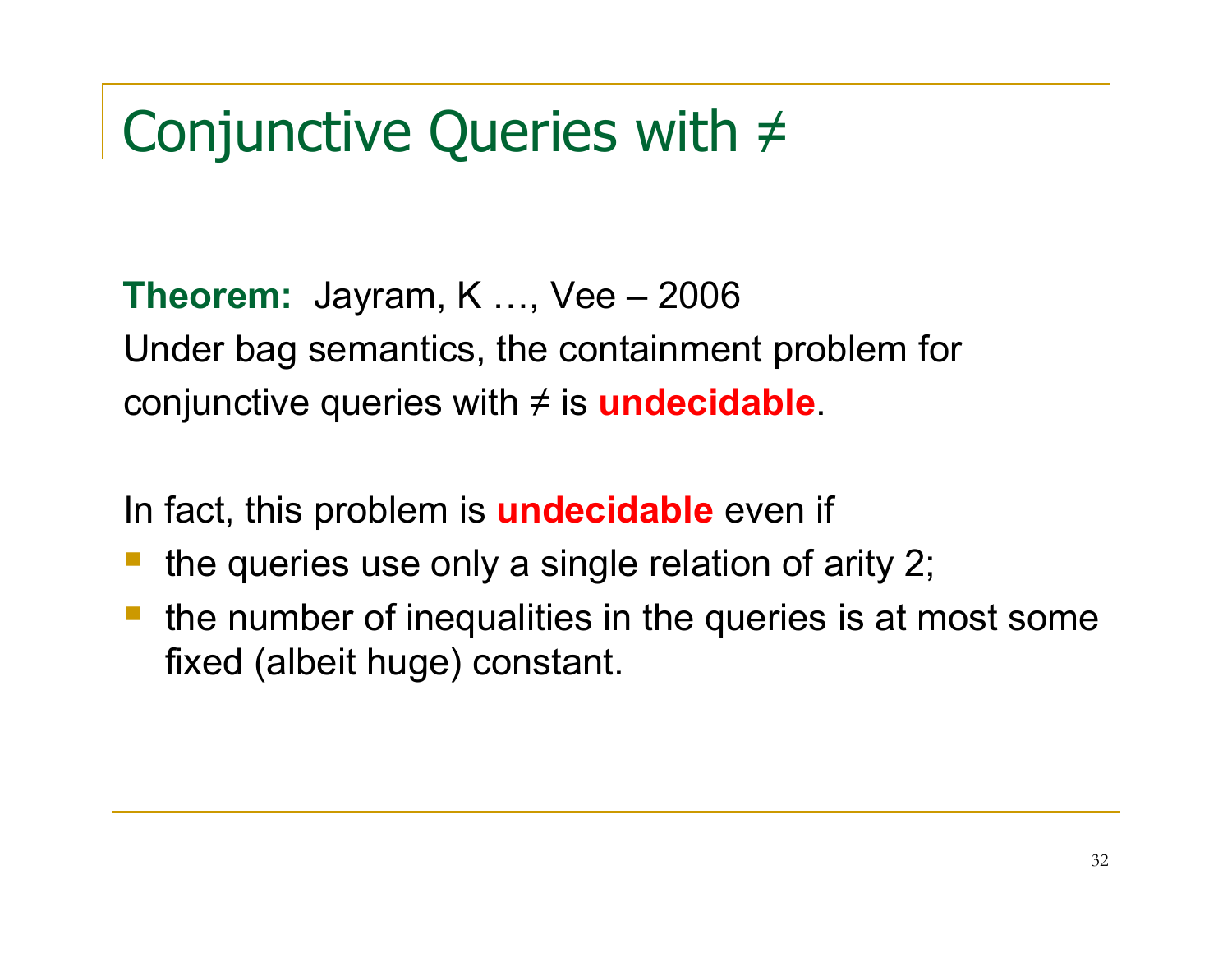## Conjunctive Queries with ≠

#### **Proof Idea:**

Reduction from a variant of Hilbert's10th Problem:

Given homogeneous polynomials  $\mathsf{P}_\mathsf{1}(\mathsf{x}_1,\ldots,\mathsf{x}_{59})$  and  $\mathsf{P}_\mathsf{2}(\mathsf{x}_1,\ldots,\mathsf{x}_{59})$ both with integer coefficients and both of degree 5, is  $\mathsf{P}_1(\mathsf{x}_1,\ldots,\mathsf{x}_{59}) \ \leq \ (\mathsf{x}% _1,\ldots,\mathsf{x}_{59}) \ \leq \ \mathsf{x}% _2,\ldots,\mathsf{x}_{99}$ for all integers  $x_1,...,x_{59}$ ?  $_{1})^{5}P_{2}(x_{1},...,x_{59}),$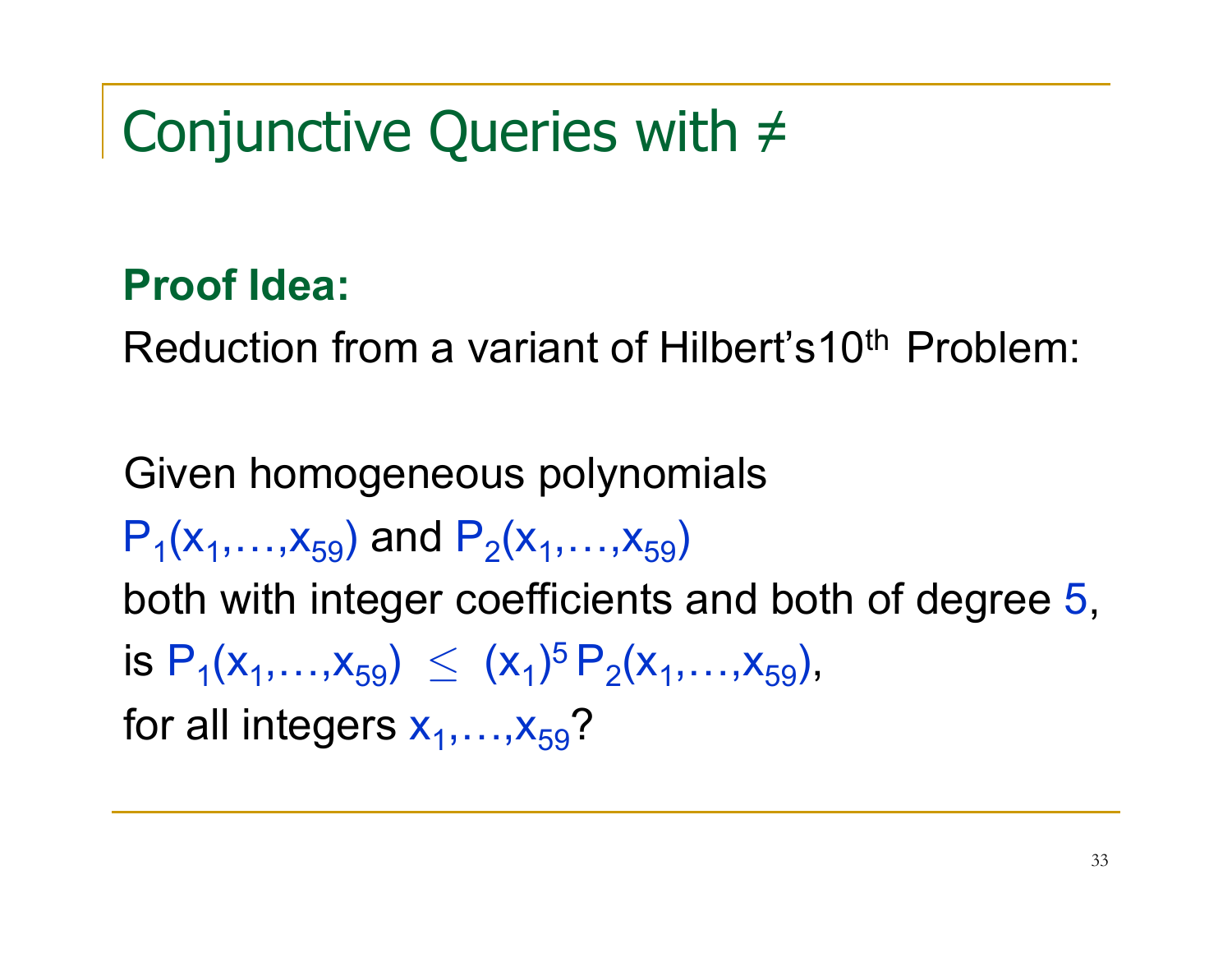# Proof Idea (continued)

- Given polynomials  $P_1$  and  $P_2$ 
	- □ Both with integer coefficients  $\Box$
	- $\Box$ □ Both homogeneous, degree 5
	- $\Box$ □ Both with at most n=59 variables
- We want to find  $\mathbf{Q}_1$  and  $\mathbf{Q}_2$ <sub>2</sub> such that
	- $\Box$  Q<sub>1</sub> and Q<sub>2</sub> are conjun <sub>2</sub> are conjunctive queries with inequalities ≠
	- □  $P_1(x_1,...,x_{59}) \le (x_1)^5 P_2(x_1,...,x_{59})$ for all integers  $\mathsf{x}_{\mathsf{1}},\, ...,\, \mathsf{x}_{\mathsf{59}}$ if and only if

 $\mathsf{Q}_{\mathsf{1}}(\mathsf{D}) \subseteq_{\mathsf{BAG}} \mathsf{Q}_{\mathsf{2}}(\mathsf{D})$  for all (bag) databases  $\mathsf{D}.$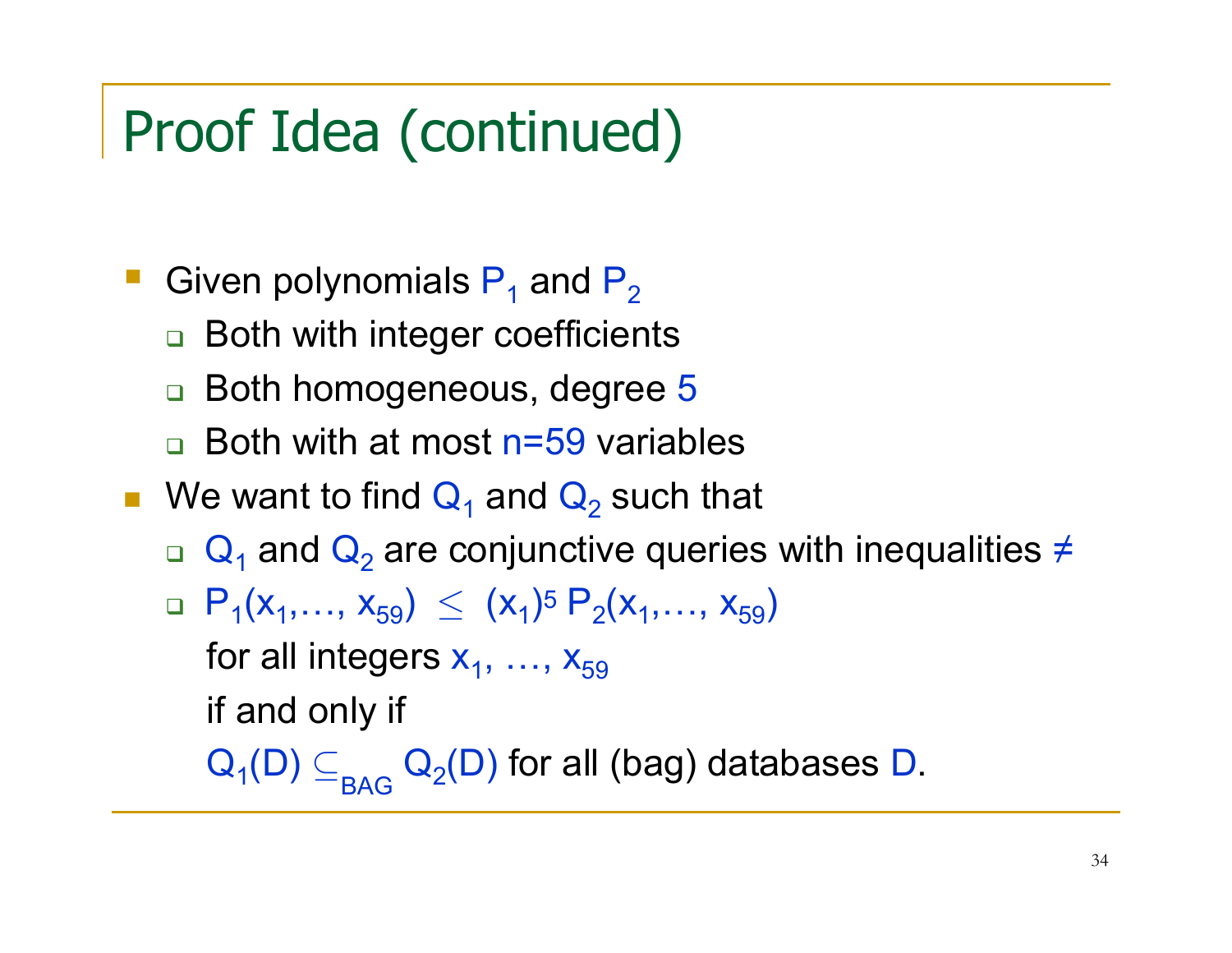#### Proof Outline:

Proof is carried out in three steps.

**Step 1:** Only consider DBs of a special form.<br>Chaushausta use conjunctive august to energ

Show how to use conjunctive queries to encode polynomials andreduce Hilbert's 10<sup>th</sup> Problem to conjunctive query containment over databases of special form (**no** inequalities are used!)

#### **Step 2:** Arbitrary databases

Use inequalities  $\neq$  in the queries to achieve the following:

- m, If a database  $D$  is of special form, then we are back to the nrevious case previous case.
- If a database D is not of special form, then  $\mathsf{Q}_\mathsf{1}(\mathsf{D}) \subseteq_\mathsf{BAG} \mathsf{Q}_\mathsf{2}(\mathsf{D}).$
- m, ■ Step 3: Show that we only need a single relation of arity 2.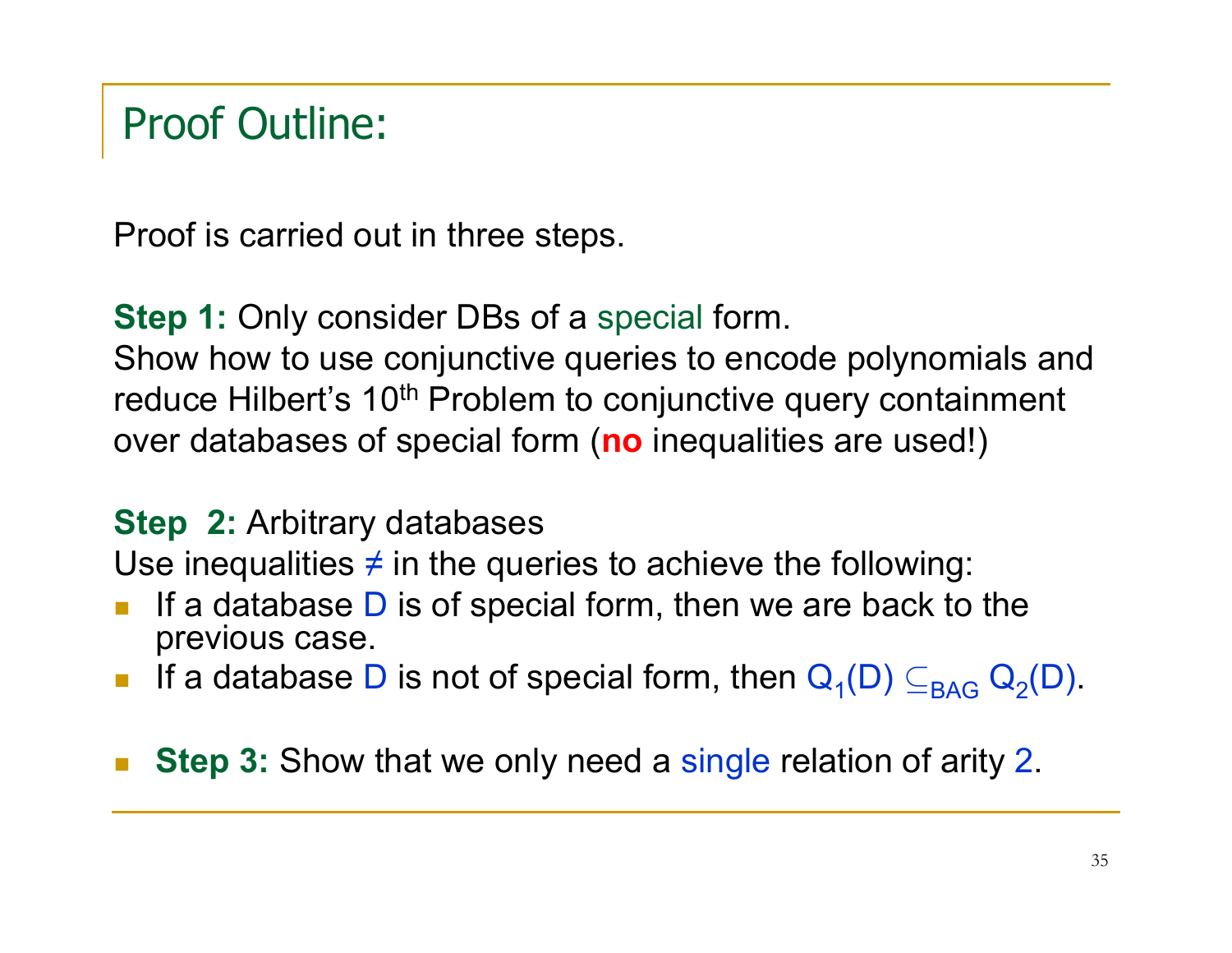#### Step 1: DBs of a Special Form - Example

 Encode a homogeneous, 2-variable, degree 2 polynomial in which all coefficients are 1.

> $P(x_1, x_2) = x_1^2 + x_1x_2$  $_2$  +  $\times$ 22

- DBs of special form:
	- **Ternary relation TERM consisting of** 
		- $(X_1, X_1, T_1), (X_1, X_2, T_2), (X_2, X_2, T_3)$

all special DBs have precisely this table for TERM<br>-

- **Binary relation VALUE** 
	- Table for VALUE varies to encode different values for the variables  $x_1$ ,  $x_2$ .

**Query Q :- TERM(u<sub>1</sub>,u<sub>2</sub>,t), VALUE(u<sub>1</sub>,v<sub>1</sub>), VALUE(u<sub>2</sub>,v<sub>2</sub>)** -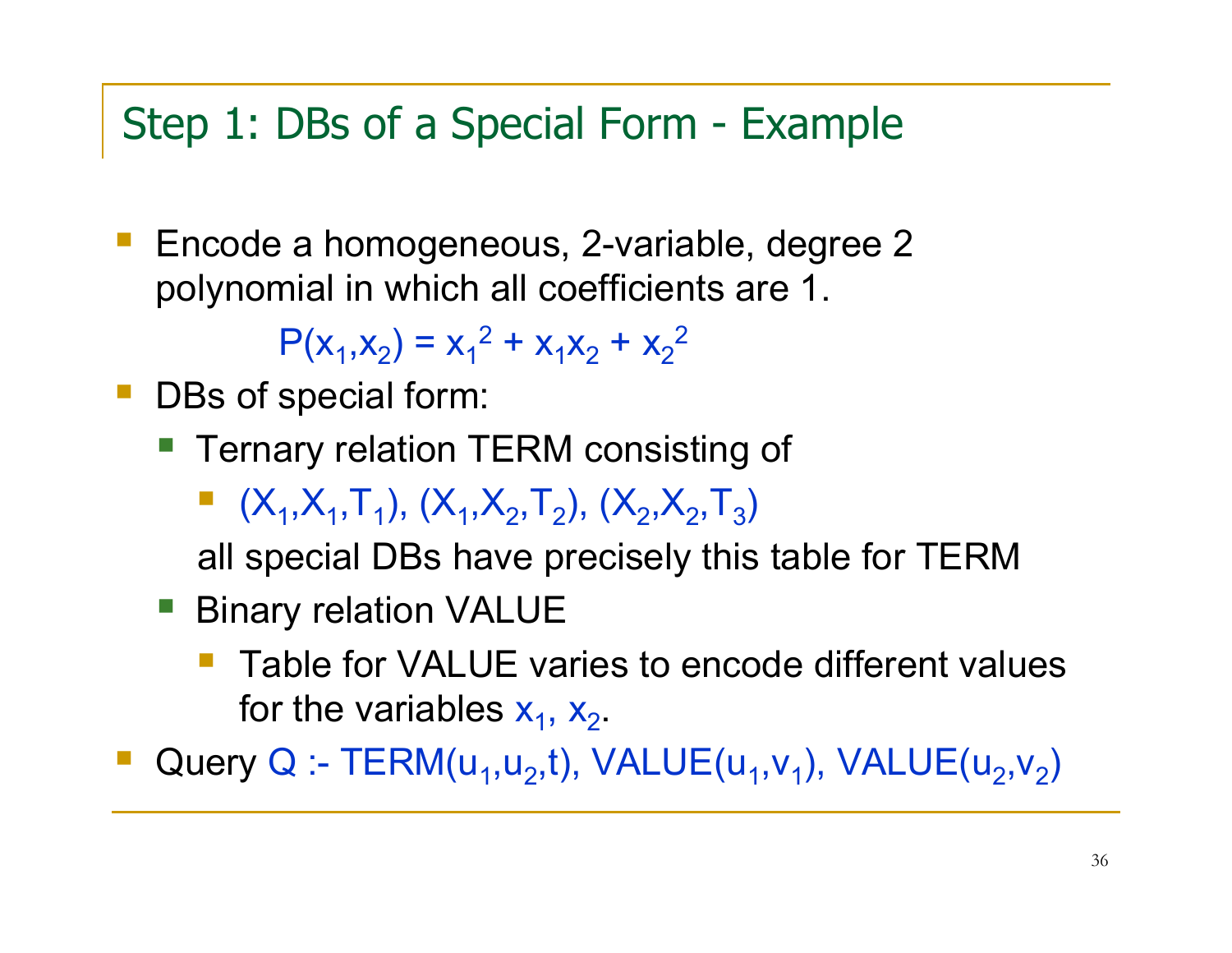#### Step 1: DBs of a Special Form - Example

$$
P(x_1, x_2) = x_1^2 + x_1x_2 + x_2^2
$$
  
x<sub>1</sub> = 3, x<sub>2</sub> = 2, P(3,2) = 3<sup>2</sup> + 3.2 + 2<sup>2</sup> = 19.

- Query Q :- TERM(u<sub>1</sub>, u<sub>2</sub>, t), VALUE(u<sub>1</sub>, v<sub>1</sub>), VALUE(u<sub>2</sub>, v<sub>2</sub>)
- DB D of special form:
	- **TERM:**  $(X_1, X_1, T_1)$ ,  $(X_1, X_2, T_2)$ ,  $(X_2, X_2, T_3)$
	- $\blacksquare$  VALUE:  $(X_1,1)$ ,  $(X_1,2)$ ,  $(X_1,3)$  $(X_{2},1),\;\;(X_{2},2)$

**Claim:**  $P(3,2) = 19 = Q^{BAG}(D)$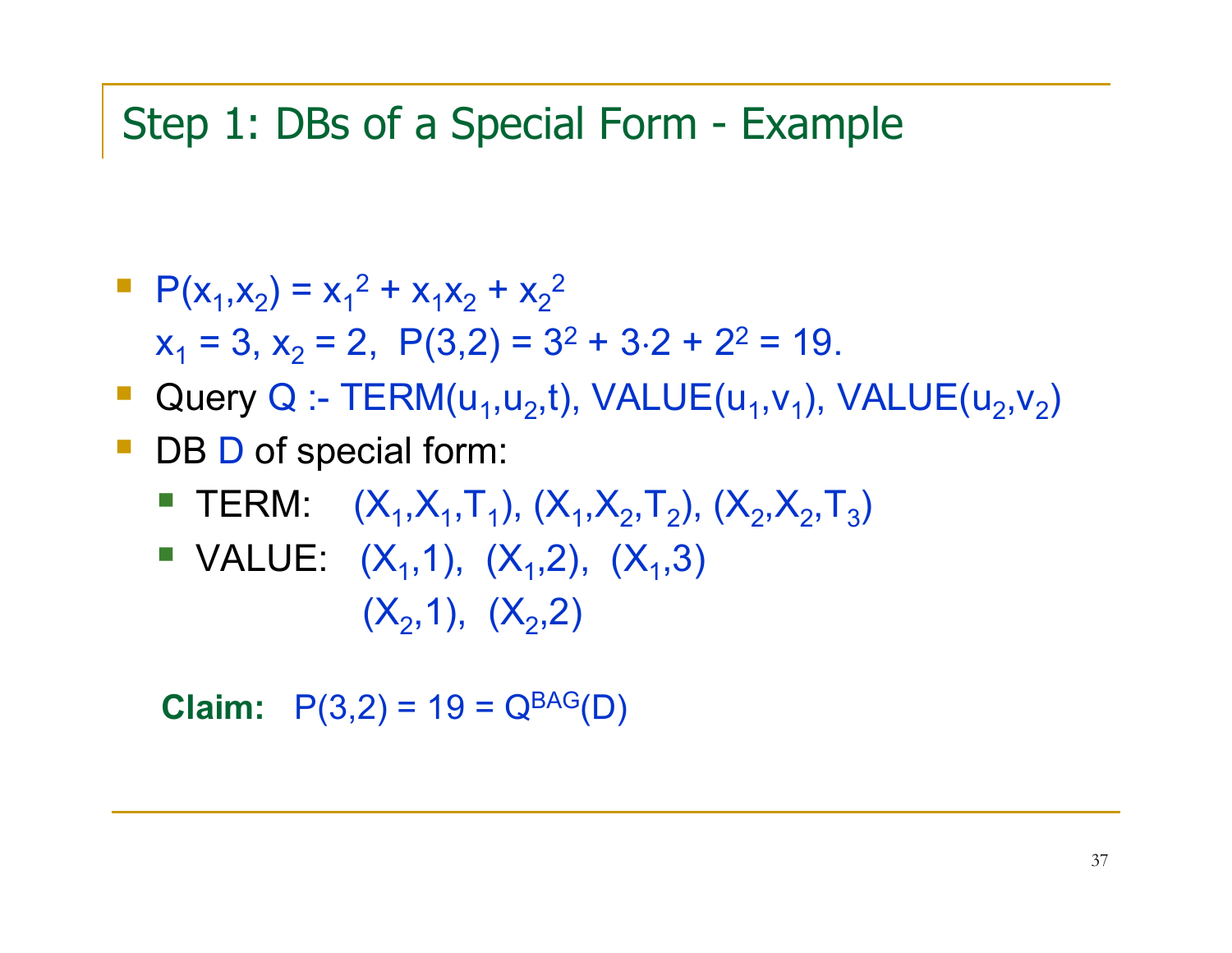#### Step 1: DBs of a Special Form - Example

- $P(3,2) = 3^2 + 3 \cdot 2 + 2^2 = 19$ .
- Query Q :- TERM( $u_1, u_2, t$ ), VALUE( $u_1, v_1$ ), VALUE( $u_2, v_2$ )
- $\mathcal{L}_{\mathcal{A}}$ D has TERM:  $(X_1, X_1, T_1)$ ,  $(X_1, X_2, T_2)$ ,  $(X_2, X_2, T_3)$ VALUE:  $(X_1,1)$ ,  $(X_1,2)$ ,  $(X_1,3)$ ,  $(X_2,1)$ ,  $(X_2,2)$
- $\Box$  Q<sup>BAG</sup>(D) = 19, because:
	- $\mathsf{t} \to \mathsf{T}_1$ , u<sub>1</sub> $\to$   $\mathsf{X}_1$ , u<sub>2</sub> $\to$   $\mathsf{X}_1$ . Hence: v1 <sup>→</sup> 1,2, or 3 and v2→ 1 or 2, so we get 32 witnesses.
	- $t \rightarrow T_2$ , u<sub>1</sub> $\rightarrow$  X<sub>1</sub>, u<sub>2</sub> $\rightarrow$  X<sub>2</sub>. Hence:  $v_1 \rightarrow 1,2$ , or 3 and  $v_2 \rightarrow$  1 or 2, so we get 3·2 witnesses.<br>  $v_1 \rightarrow \tau$
	- $t \rightarrow T_3$ ,  $u_1 \rightarrow X_2$ ,  $u_2 \rightarrow X_2$ . Hence:  $\mathsf{v}_1 \rightarrow$  1 or 2, and  $\mathsf{v}_2 \rightarrow$  1 or 2, so we get 2<sup>2</sup> witnesses.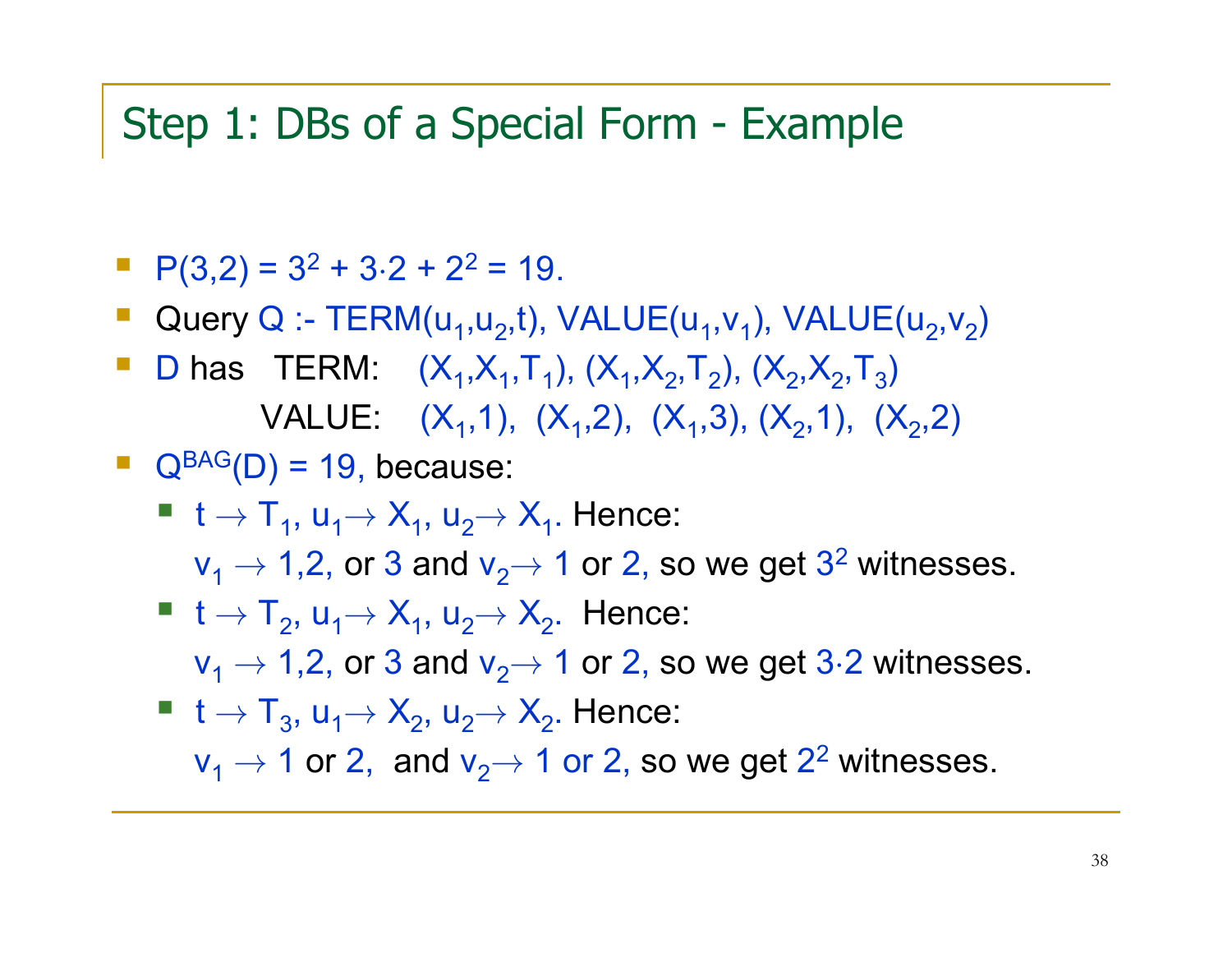#### Step 1: Complete Argument and Wrap-up

- m, Previous technique only works if all coefficients are 1
- For the complete argument:
	- $\Box$  add a fixed table for every term to the DB;
	- $\Box$  encode coefficients in the query;
	- $\Box$ only table for VALUE can vary.
- **Summary:** 
	- $\Box$  If the database has a special form, then we can encode separately homogeneous polynomials

 $\mathsf{P}_\mathsf{1}$  and  $\mathsf{P}$ 2 $_2$  by conjunctive queries  $\mathsf{Q}_1$  and  $\mathsf{Q}$ 2.

- □ By varying table for VALUE, we vary the variable values.
- **No**≠-constraints are used in this encoding; hence, conjunctive query containment is **undecidable**, if restricted to databases of the special form.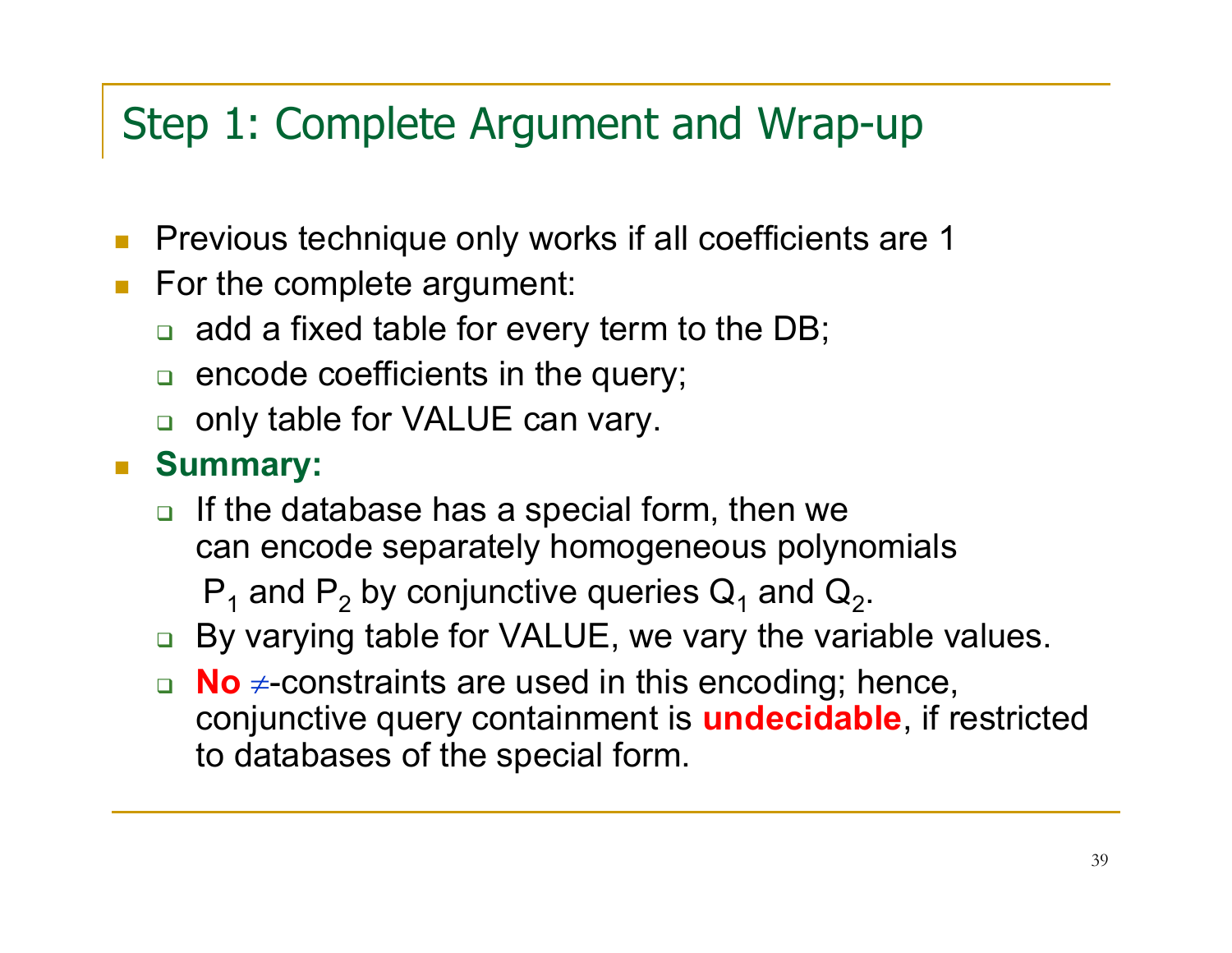## Step 2: Arbitrary Databases

#### **Idea:**

Use inequalities  $\neq$  in the queries to achieve the following:

- $\mathbb{R}^3$ If a database  $D$  is of special form, then we are back to the previous case.
- If a database  $D$  is not of special form, then  $\mathsf{Q}_{\mathsf{1}}(\mathsf{D})\subseteq_{\mathsf{BAG}}\mathsf{Q}_{\mathsf{2}}(\mathsf{D})$  necessarily.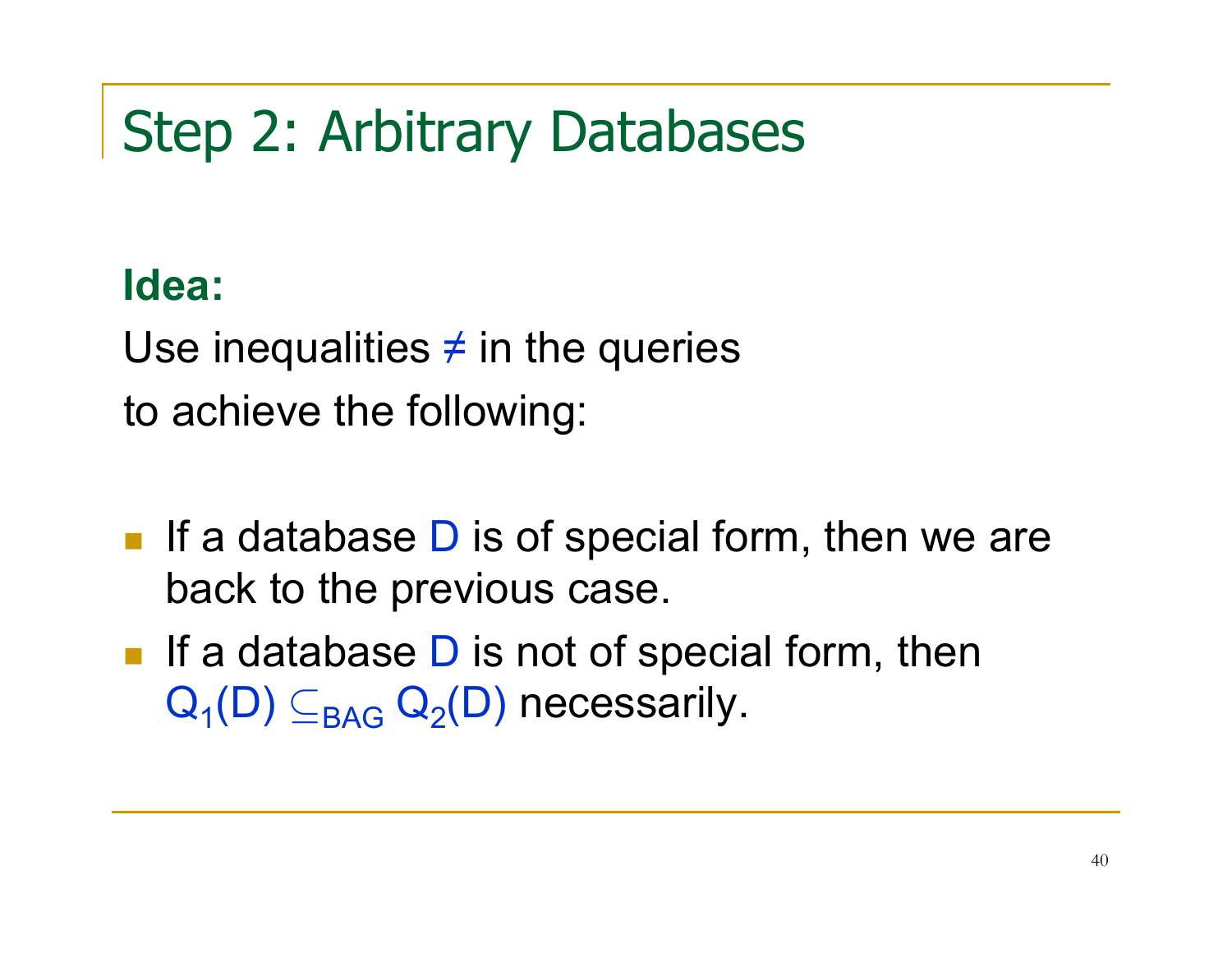# Step 2: Arbitrary Databases - Hint

- **1.** Ensure that certain "facts" in special-form DBs appear (else neither query is satisfied).
	- This is done by adding a part of the canonical query of specialform DBs as subgoals to each encoding query.
- **2.** Modify special-form DBs by adding gadget tuples to TERM and to VALUE.
	- -**TERM:**  $(X_1, X_1, T_1)$ ,  $(X_1, X_2, T_2)$ ,  $(X_2, X_2, T_3)$ ,  $(T_0, T_0, T_0)$
	- VALUE:  $(X_1,1)$ ,  $(X_1,2)$ ,  $(X_1,3)$ ,  $(X_2,1)$ ,  $(X_2,2)$ ,  $(T_0,T_0)$  $\Box$
- **3.** Add extra subgoals to  $\mathsf{Q}_2$ , so that if D is not of special form, then  ${\bf Q}_{2}$  "benefits" more than  ${\bf Q}_{1}$  and, as a result,  $\ {\bf Q}_{1}({\sf D})\subseteq_{\mathsf{BAG}} {\bf Q}_{2}({\sf D}).$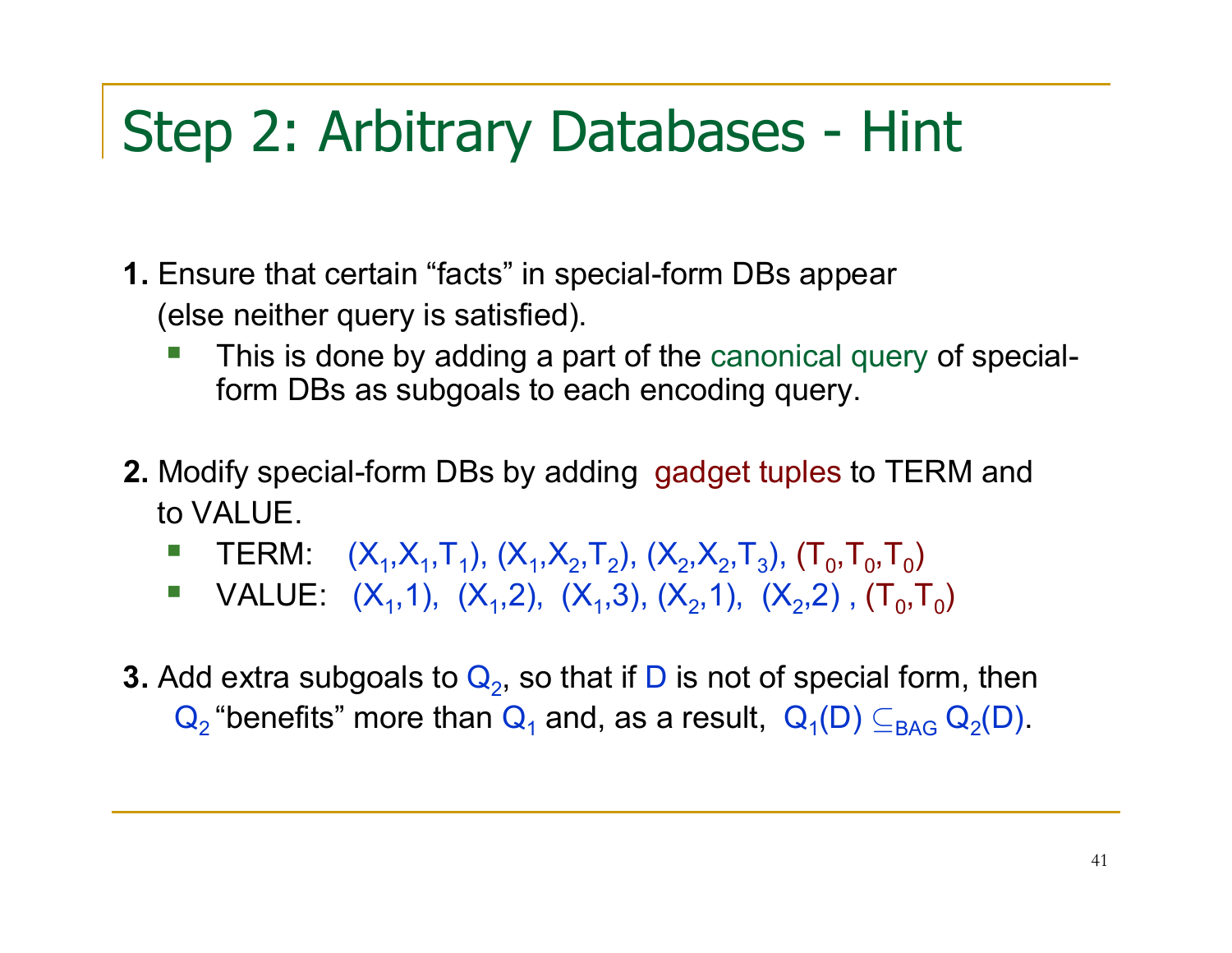### Step 2: Arbitrary Databases - Example

- $P_1(x_1, x_2) = x_1^2 + x_1x_2 + x_2$ 2
- Poly<sub>1</sub>(u<sub>1</sub>,u<sub>2</sub>,t) :- TERM(u<sub>1</sub>,u<sub>2</sub>,t), VALUE(u<sub>1</sub>,v<sub>1</sub>), VALUE(u<sub>2</sub>,v<sub>2</sub>) the query encoding P<sub>1</sub> on special-form DBs.
	- **TERM:**  $(X_1, X_1, T_1)$ ,  $(X_1, X_2, T_2)$ ,  $(X_2, X_2, T_3)$ ,  $(T_0, T_0, T_0)$
	- **•** VALUE:  $(X_1,1)$ ,  $(X_1,2)$ ,  $(X_1,3)$ ,  $(X_2,1)$ ,  $(X_2,2)$ ,  $(T_0, T_0)$
- $Q_1$  :- Poly<sub>1</sub>(u<sub>1</sub>,u<sub>2</sub>,t)
- $\blacksquare$  Q<sub>2</sub> :- Poly<sub>2</sub>(u<sub>1</sub>, u<sub>2</sub>, 2 :- Poly<sub>2</sub>(u<sub>1</sub>, u<sub>2</sub>, t), Poly<sub>1</sub>(w<sub>1</sub>, w<sub>2</sub>, w), w ≠ T<sub>1</sub>, w ≠ T<sub>2</sub>, w ≠ T<sub>3</sub>

#### **Fact:**

- -If DB is of special form, then  $Q_2$  gets no advantage, because  ${\sf w}\to {\sf T}_0, \, {\sf w}_1\to {\sf T}_0, \, {\sf w}_2\to {\sf T}_0$  is the only possible assignment.
- If DB not of special form, say it has an extra fact  $(X_2, X_1, T)$ , then both  $Q_1$ and  $\mathsf{Q}_2$  can use it equally.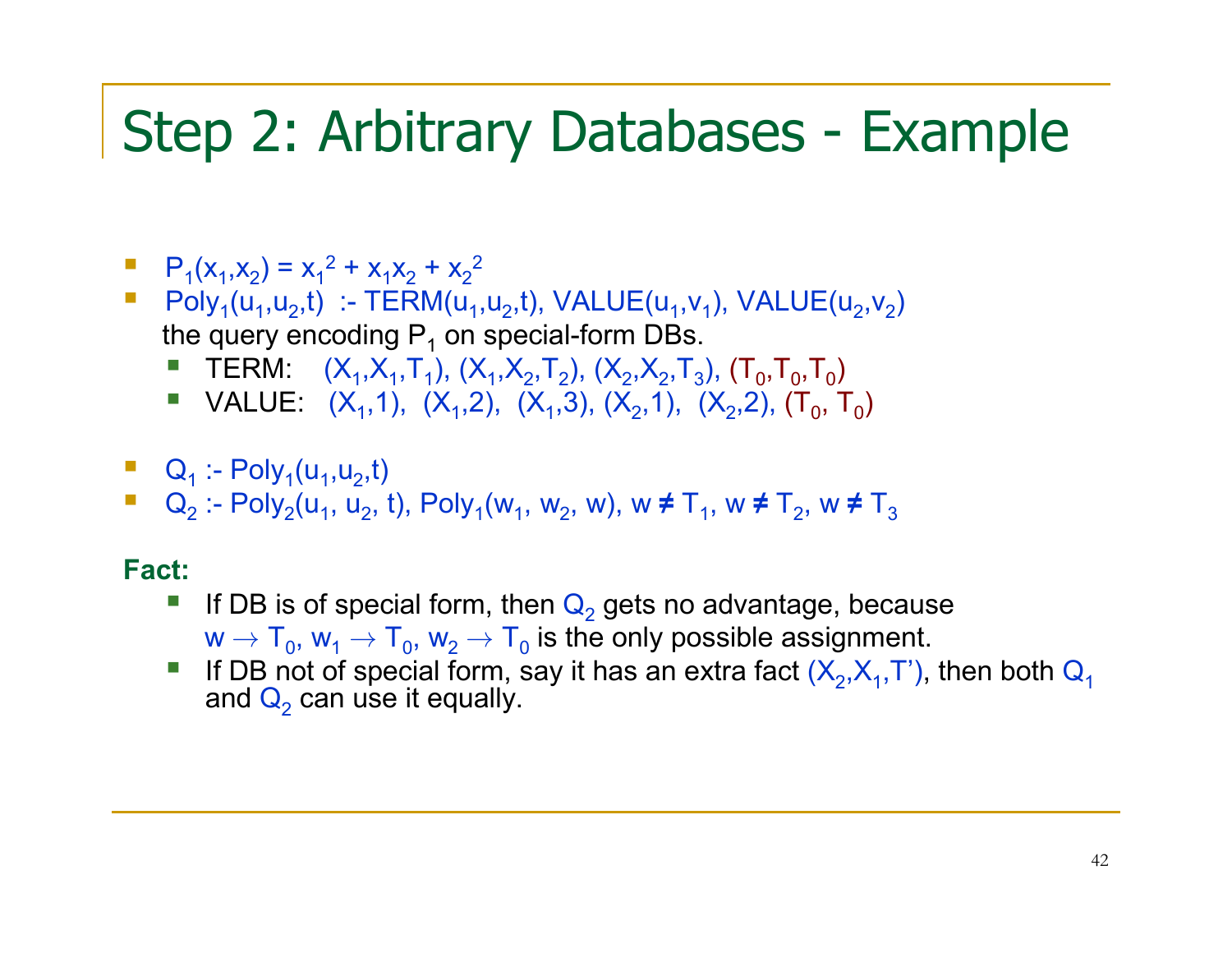## Step 2: Arbitrary Databases – Wrap-up

- Additional tricks are needed for the full construction.
- Full construction uses seven different control gadgets. □ Additional complications when we encode coefficients. **□** Inequalities  $\neq$  are used in both queries.
- Number of inequalities  $\neq$  depends on size of special-form DBs, not counting the facts in VALUE table.
	- $\Box$  Hence, depends on degree of polynomials, # of variables.
	- $\Box$  $\Box$  It is a huge constant (about 59<sup>10</sup>).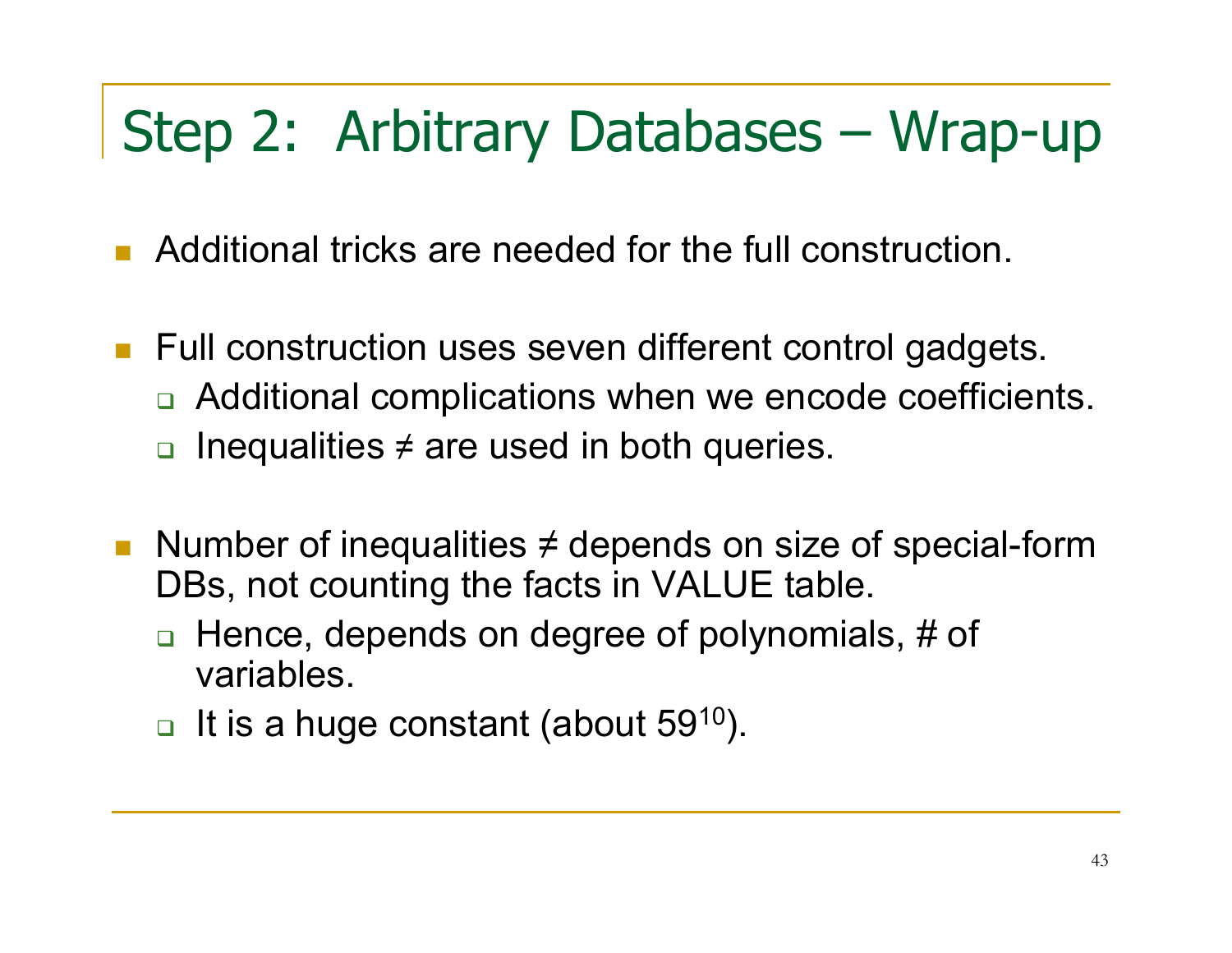# Complexity of Query Containment

| <b>Class of Queries</b>                        | <b>Complexity -</b>                        | <b>Complexity -</b>              |
|------------------------------------------------|--------------------------------------------|----------------------------------|
|                                                | <b>Set Semantics</b>                       | <b>Bag Semantics</b>             |
| Conjunctive<br>queries                         | NP-complete<br>$CM - 1977$                 | <b>Open</b>                      |
| Unions of conj.<br>queries                     | NP-complete<br>SY - 1980                   | Undecidable<br>IR - 1995         |
| Conj. queries with<br>$\neq$ , $\leq$ , $\geq$ | $\Pi_2^{\text{p}}$ -complete<br>vdM - 1992 | Undecidable<br><b>JKV - 2006</b> |
| First-order (SQL)<br>queries                   | Undecidable<br>Trakhtenbrot - 1949         | Undecidable                      |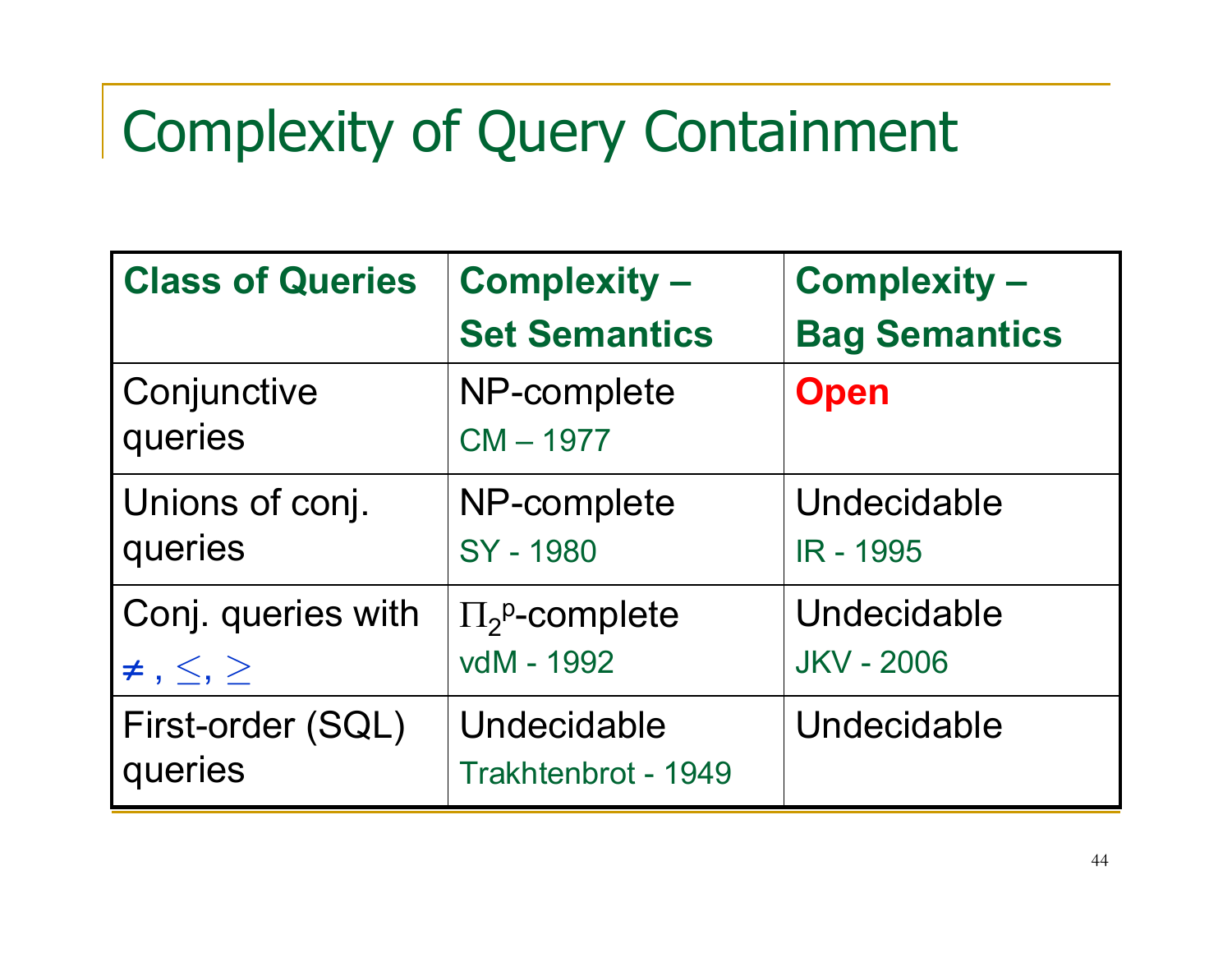## Subsequent Developments

- Г. Some progress has been made towards identifying special classes of conjunctive queries for which the containment problem under bag semantics is decidable.
	- □ Afrati, Damigos, Gergatsoulis 2010
		- m. Projection-free conjunctive queries.
	- Kopparty and Rossman <sup>2011</sup>
		- A large class of boolean conjunctive queries on graphs.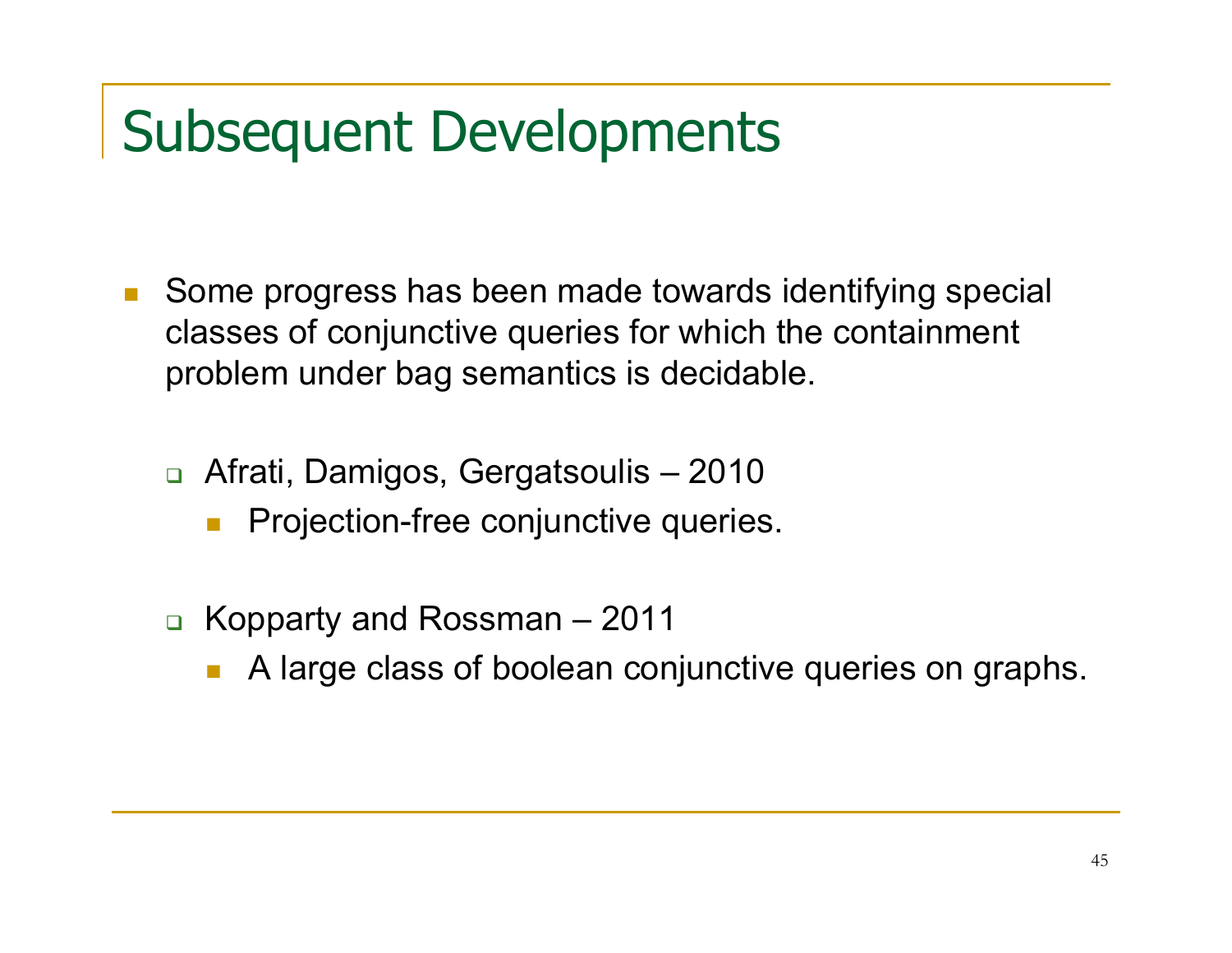#### The Containment Problem for Boolean Queries

#### ٠ **Note:**

For boolean conjunctive queries, the containment problem under bag semantics is equivalent to the Homomorphism Domination Problem.

- $\mathcal{L}_{\mathcal{A}}$  **The Homomorphism Domination Problem for graphs**Given two graphs G and H, is it true that # Hom(G,T)  $\leq$  # Hom(H,T), for every graph T?<br>´ (where,
	- $\mathcal{L}_{\mathcal{A}}$ #  $Hom(G,T)$  = number of homomorphisms from G to T
	- $\mathcal{L}_{\mathcal{A}}$ #  $Hom(H,T)$  = number of homomorphisms from H to T.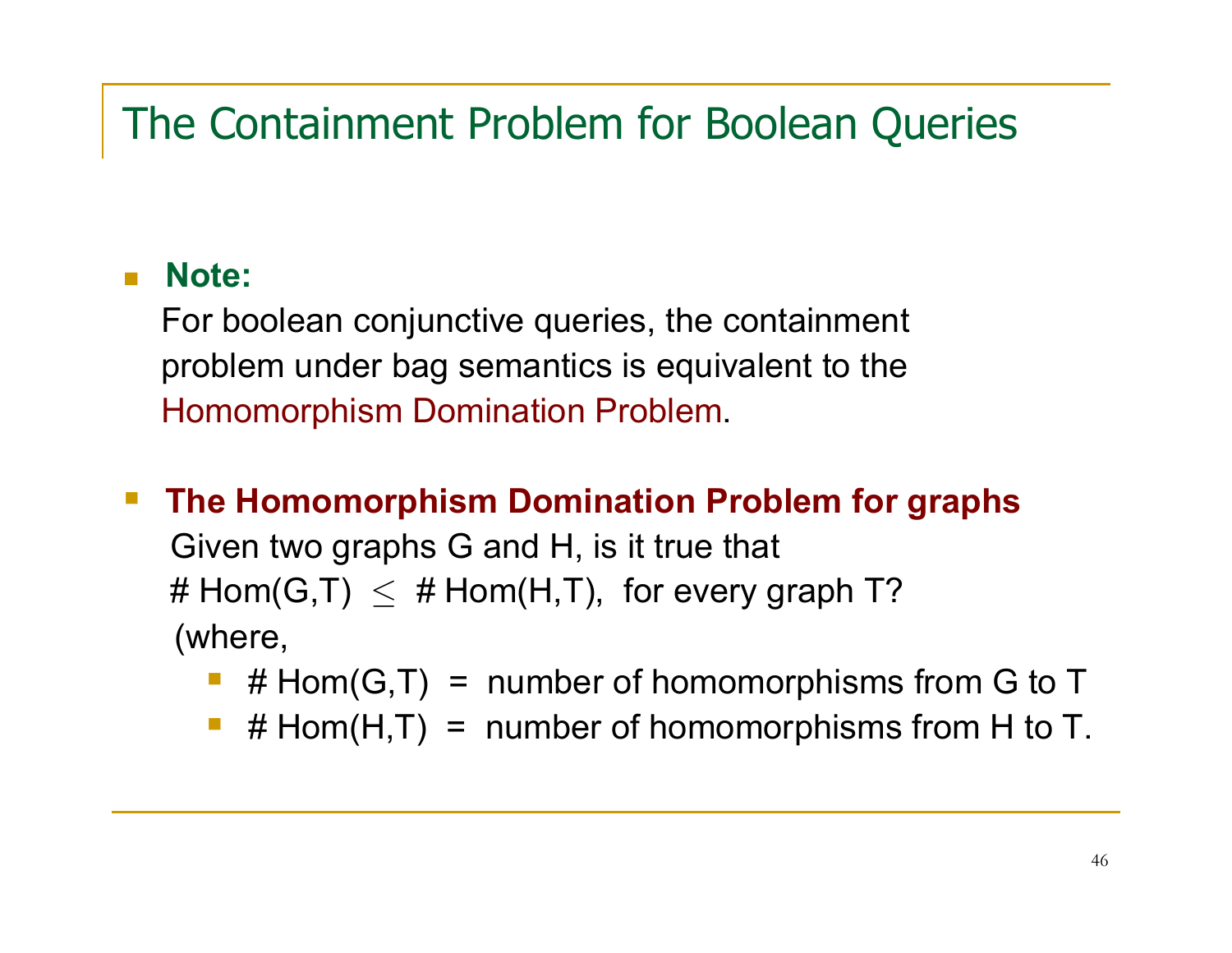#### The Homomorphism Domination Problem

**Theorem:** Kopparty and Rossman -2011

- $\mathcal{L}_{\mathcal{A}}$ There is an algorithm to decide, given a series-parallel graph G and a chordal graph H, whether or not #  $\mathsf{Hom}(\mathsf{G},\mathsf{T})\leq~\#$  Hom $(\mathsf{H},\mathsf{T})$ , for all directed graphs T.
- Equivalently,
- $\mathcal{L}^{\mathcal{L}}$ The conjunctive query containment problem  $Q_1 \subseteq_{\text{BAG}} Q_2$ <br>also ideals for because serius time america  $Q_2$ and the state of the state of the  $\frac{1}{2}$  is decidable for boolean conjunctive queries Q<sub>1</sub> and Q<br>that the canonical database DIO <u>Lis a series parall</u>e 22 such<br>J.erenk that the canonical database D[Q<sub>1</sub>] is a series-parallel graph and the canonical database D[Q<sub>2</sub>] is a chordal graph.

#### **Note:**

Sophisticated proof using entropy and linear programming.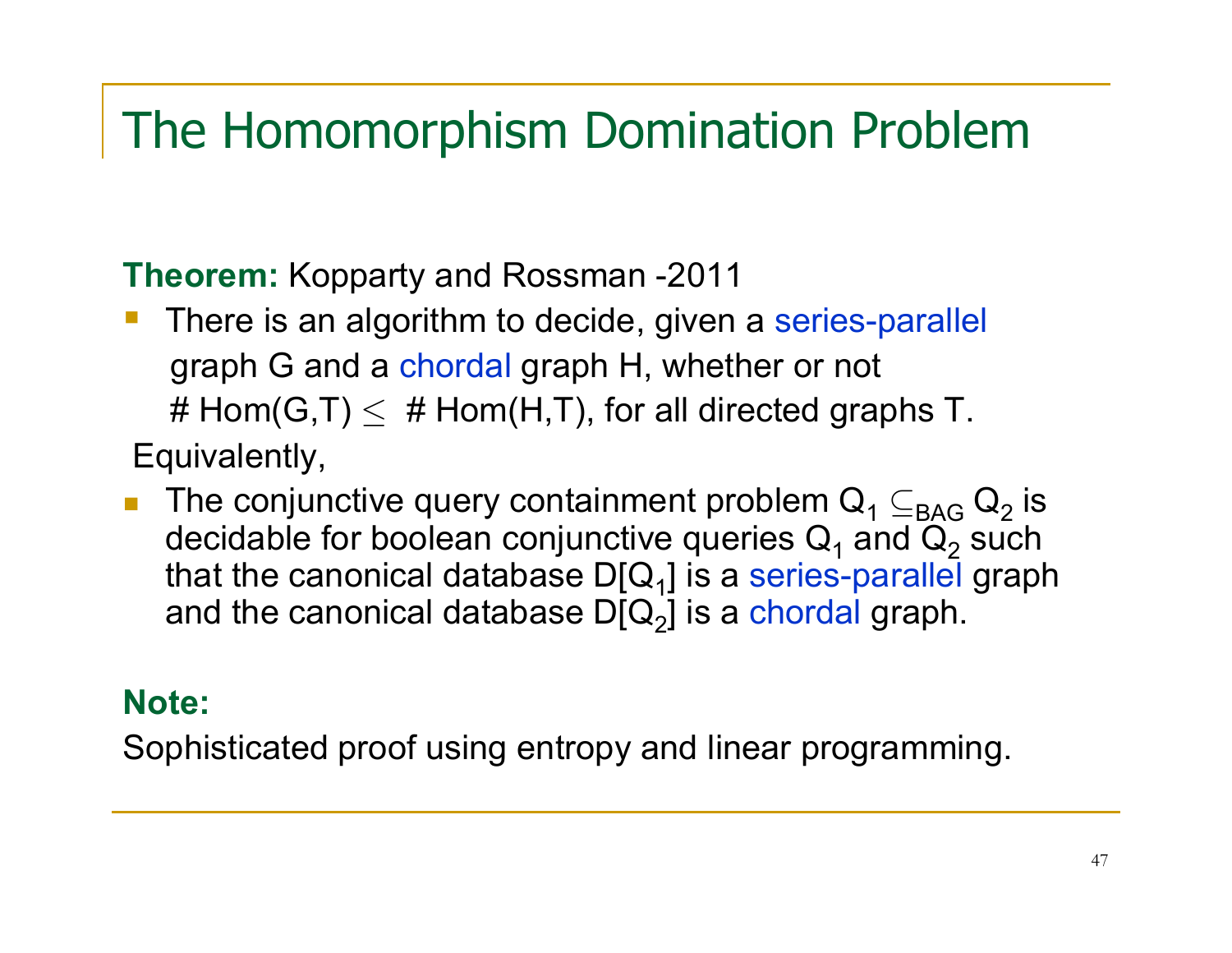# Concluding Remarks

- $\left\vert \psi_{\pm}\right\vert$  Twenty years after it was first raised and in spite of considerable efforts, the containment problem for conjuctive queries under bag semantics remains **open**.
- Let us hope that this problem will be settled some time in the next ... twenty years.
- $\mathcal{L}_{\mathcal{A}}$  But let us also recall another piece of wisdom by Piet Hein.